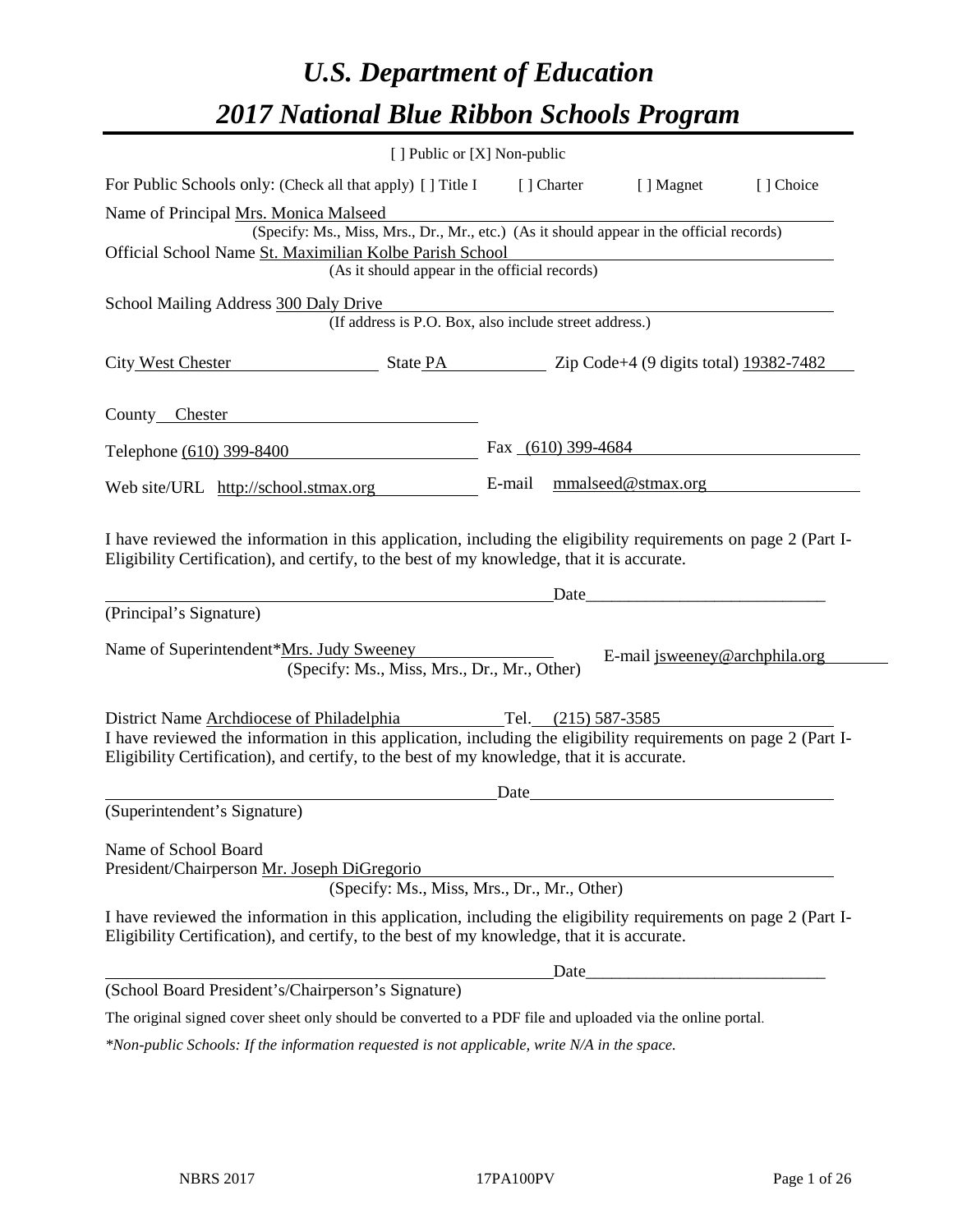- 1. The signatures on the first page of this application (cover page) certify that each of the statements below, concerning the school's eligibility and compliance with U.S. Department of Education and National Blue Ribbon Schools requirements, are true and correct. The school configuration includes one or more of grades K-12. (Schools on the same campus with one principal, even a K-12 school, must apply as an entire school.)
- 2. All nominated public schools must meet the state's performance targets in reading (or English language arts) and mathematics and other academic indicators (i.e., attendance rate and graduation rate), for the all students group and all subgroups, including having participation rates of at least 95 percent using the most recent accountability results available for nomination.
- 3. To meet final eligibility, all nominated public schools must be certified by states prior to September 2017 in order to meet all eligibility requirements. Any status appeals must be resolved at least two weeks before the awards ceremony for the school to receive the award.
- 4. If the school includes grades 7 or higher, the school must have foreign language as a part of its curriculum.
- 5. The school has been in existence for five full years, that is, from at least September 2011 and each tested grade must have been part of the school for the past three years.
- 6. The nominated school has not received the National Blue Ribbon Schools award in the past five years: 2012, 2013, 2014, 2015, or 2016.
- 7. The nominated school has no history of testing irregularities, nor have charges of irregularities been brought against the school at the time of nomination. The U.S. Department of Education reserves the right to disqualify a school's application and/or rescind a school's award if irregularities are later discovered and proven by the state.
- 8. The nominated school has not been identified by the state as "persistently dangerous" within the last two years.
- 9. The nominated school or district is not refusing Office of Civil Rights (OCR) access to information necessary to investigate a civil rights complaint or to conduct a district-wide compliance review.
- 10. The OCR has not issued a violation letter of findings to the school district concluding that the nominated school or the district as a whole has violated one or more of the civil rights statutes. A violation letter of findings will not be considered outstanding if OCR has accepted a corrective action plan from the district to remedy the violation.
- 11. The U.S. Department of Justice does not have a pending suit alleging that the nominated school or the school district as a whole has violated one or more of the civil rights statutes or the Constitution's equal protection clause.
- 12. There are no findings of violations of the Individuals with Disabilities Education Act in a U.S. Department of Education monitoring report that apply to the school or school district in question; or if there are such findings, the state or district has corrected, or agreed to correct, the findings.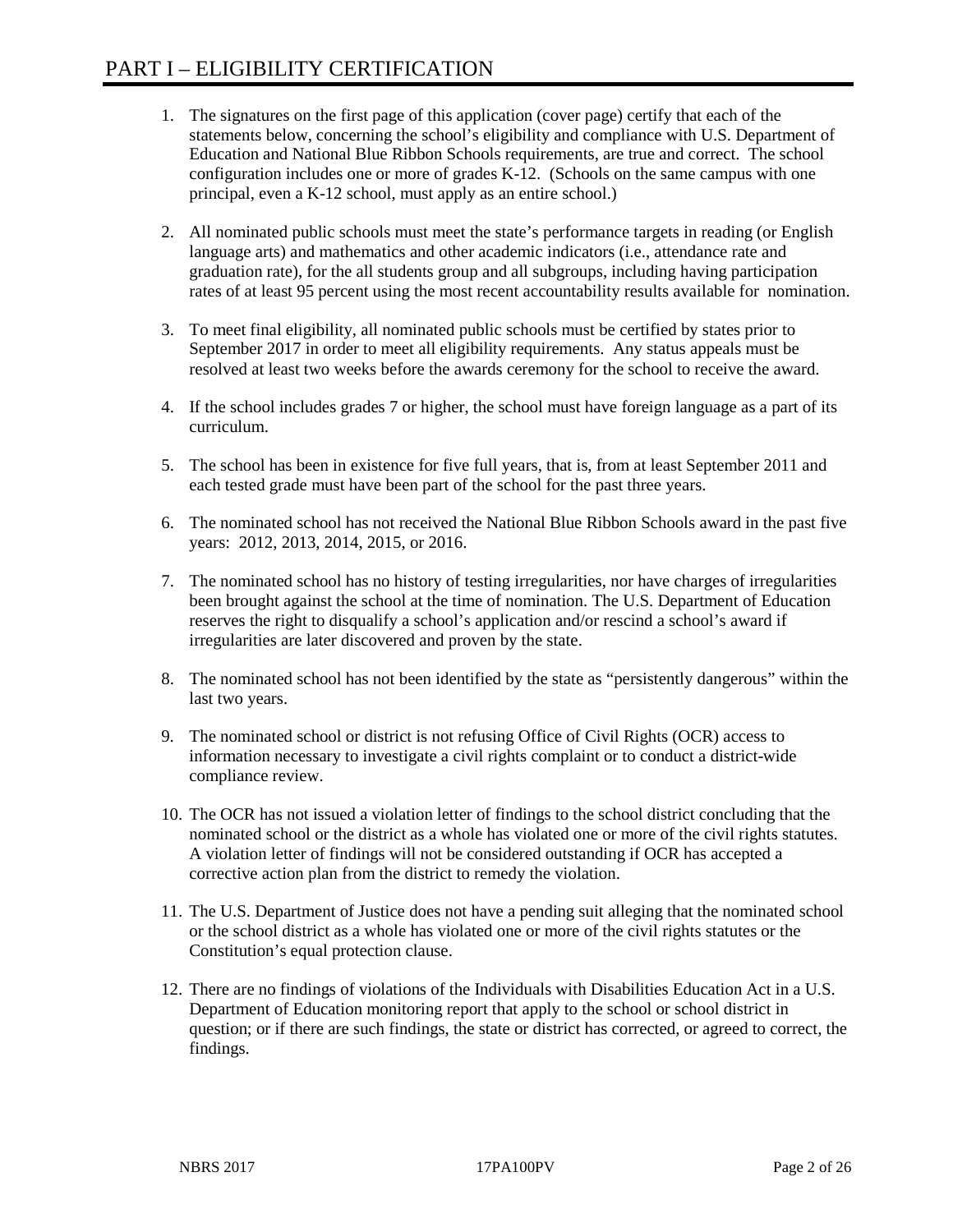# **Data should be provided for the most recent school year (2016-2017) unless otherwise stated.**

**DISTRICT** (Question 1 is not applicable to non-public schools)

| -1. | Number of schools in the district<br>(per district designation): | $\underline{0}$ Elementary schools (includes K-8)<br>0 Middle/Junior high schools |
|-----|------------------------------------------------------------------|-----------------------------------------------------------------------------------|
|     |                                                                  | 0 High schools                                                                    |
|     |                                                                  | $0 K-12$ schools                                                                  |

0 TOTAL

**SCHOOL** (To be completed by all schools)

2. Category that best describes the area where the school is located:

[] Urban or large central city [ ] Suburban with characteristics typical of an urban area [X] Suburban [ ] Small city or town in a rural area [ ] Rural

3. Number of students as of October 1, 2016 enrolled at each grade level or its equivalent in applying school:

| Grade                           | # of         | # of Females | <b>Grade Total</b> |
|---------------------------------|--------------|--------------|--------------------|
|                                 | <b>Males</b> |              |                    |
| <b>PreK</b>                     | 10           | 16           | 26                 |
| K                               | 6            | 12           | 18                 |
| $\mathbf{1}$                    | 10           | 9            | 19                 |
| $\overline{2}$                  | 8            | 14           | 22                 |
| 3                               | 7            | 8            | 15                 |
| $\overline{\mathbf{4}}$         | 9            | 13           | 22                 |
| 5                               | 14           | 9            | 23                 |
| 6                               | 8            | 19           | 27                 |
| 7                               | 10           | 21           | 31                 |
| 8                               | 16           | 18           | 34                 |
| 9                               | 0            | 0            | $\Omega$           |
| 10                              | $\theta$     | 0            | 0                  |
| 11                              | 0            | 0            | 0                  |
| 12 or higher                    | 0            | 0            | $\theta$           |
| <b>Total</b><br><b>Students</b> | 98           | 139          | 237                |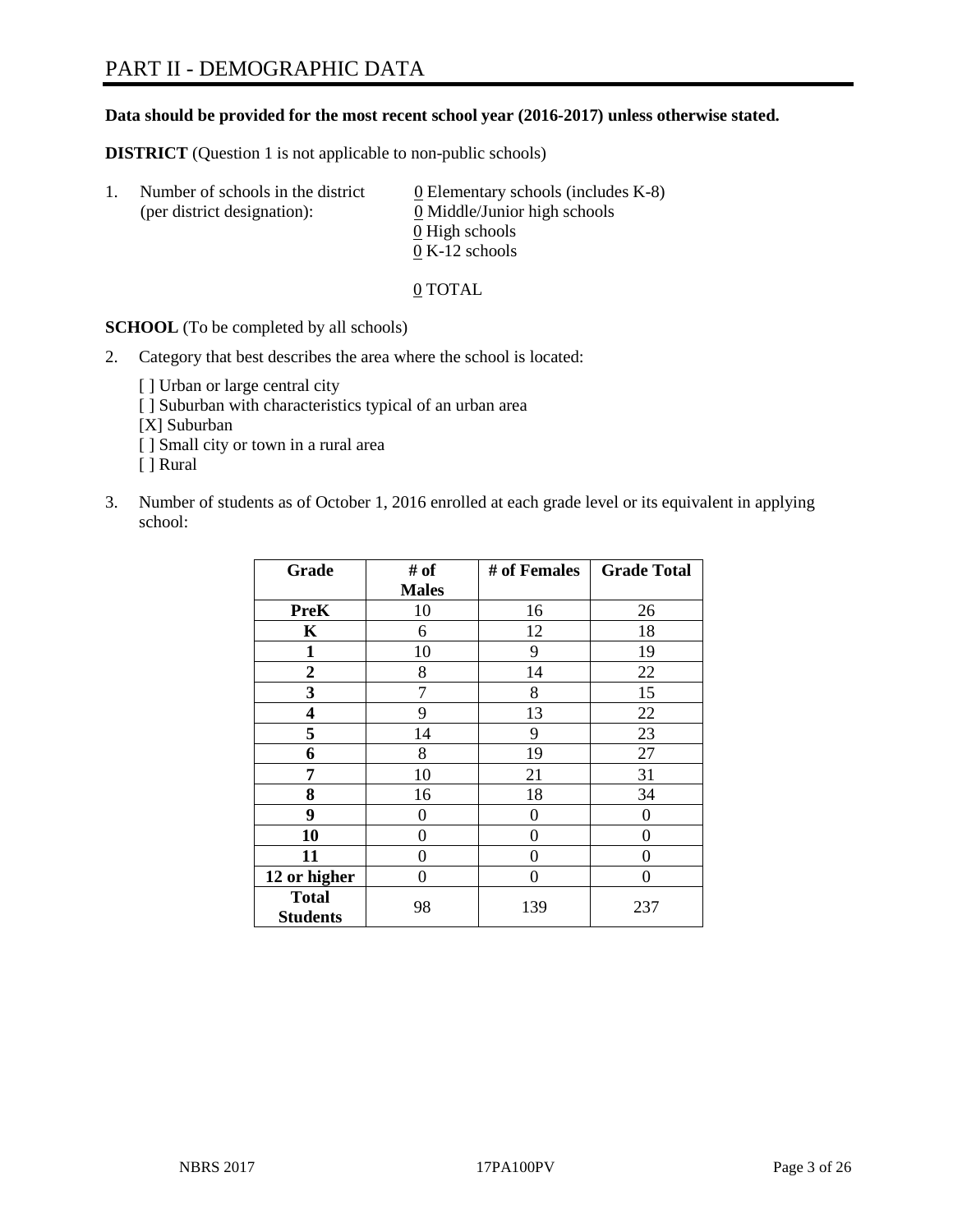4. Racial/ethnic composition of  $\qquad 0\%$  American Indian or Alaska Native the school: 3 % Asian

 % Black or African American % Hispanic or Latino % Native Hawaiian or Other Pacific Islander 88 % White % Two or more races **100 % Total**

(Only these seven standard categories should be used to report the racial/ethnic composition of your school. The Final Guidance on Maintaining, Collecting, and Reporting Racial and Ethnic Data to the U.S. Department of Education published in the October 19, 2007 *Federal Register* provides definitions for each of the seven categories.)

5. Student turnover, or mobility rate, during the 2015 – 2016 school year: 0%

This rate should be calculated using the grid below. The answer to (6) is the mobility rate.

| <b>Steps For Determining Mobility Rate</b>         | Answer |
|----------------------------------------------------|--------|
| $(1)$ Number of students who transferred to        |        |
| the school after October 1, 2015 until the         |        |
| end of the 2015-2016 school year                   |        |
| (2) Number of students who transferred             |        |
| <i>from</i> the school after October 1, 2015 until |        |
| the end of the 2015-2016 school year               |        |
| (3) Total of all transferred students [sum of      |        |
| rows $(1)$ and $(2)$ ]                             |        |
| (4) Total number of students in the school as      | 242    |
| of October 1, 2015                                 |        |
| $(5)$ Total transferred students in row $(3)$      | 0.004  |
| divided by total students in row (4)               |        |
| $(6)$ Amount in row $(5)$ multiplied by 100        |        |

6. Specify each non-English language represented in the school (separate languages by commas):

|    | English Language Learners (ELL) in the school:   | $0\%$<br>0 Total number ELL               |
|----|--------------------------------------------------|-------------------------------------------|
|    | Students eligible for free/reduced-priced meals: | $0\%$                                     |
|    | Total number students who qualify:               |                                           |
| 8. | Students receiving special education services:   | 5 %<br>13 Total number of students served |

Indicate below the number of students with disabilities according to conditions designated in the Individuals with Disabilities Education Act. Do not add additional conditions. It is possible that students may be classified in more than one condition.

| 0 Autism                              | 0 Orthopedic Impairment                 |
|---------------------------------------|-----------------------------------------|
| 0 Deafness                            | 0 Other Health Impaired                 |
| 0 Deaf-Blindness                      | 0 Specific Learning Disability          |
| 0 Emotional Disturbance               | 13 Speech or Language Impairment        |
| $\underline{0}$ Hearing Impairment    | 0 Traumatic Brain Injury                |
| 0 Mental Retardation                  | 0 Visual Impairment Including Blindness |
| $\underline{0}$ Multiple Disabilities | <b>0</b> Developmentally Delayed        |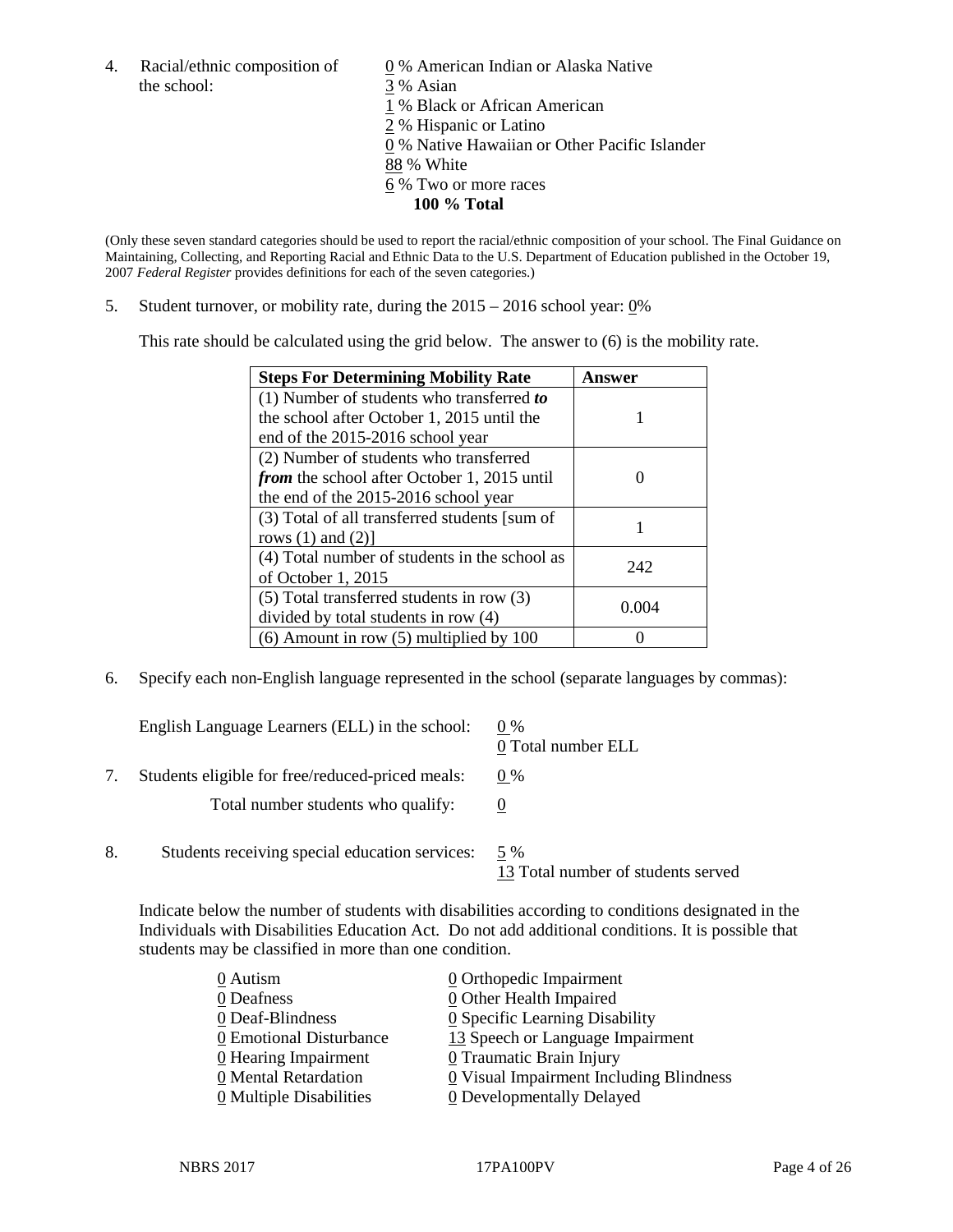- 9. Number of years the principal has been in her/his position at this school: 2
- 10. Use Full-Time Equivalents (FTEs), rounded to nearest whole numeral, to indicate the number of school staff in each of the categories below:

|                                        | <b>Number of Staff</b> |
|----------------------------------------|------------------------|
| Administrators                         |                        |
| Classroom teachers including those     |                        |
| teaching high school specialty         | 13                     |
| subjects                               |                        |
| Resource teachers/specialists/coaches  |                        |
| e.g., reading, math, science, special  | 5                      |
| education, enrichment, technology,     |                        |
| art, music, physical education, etc.   |                        |
| Paraprofessionals under the            |                        |
| supervision of a licensed professional | $\mathfrak{D}$         |
| supporting single, group, or classroom |                        |
| students.                              |                        |
| Student support personnel              |                        |
| e.g., guidance counselors, behavior    |                        |
| interventionists, mental/physical      |                        |
| health service providers,              |                        |
| psychologists, family engagement       |                        |
| liaisons, career/college attainment    |                        |
| coaches, etc.                          |                        |

- 11. Average student-classroom teacher ratio, that is, the number of students in the school divided by the FTE of classroom teachers, e.g.,  $22:1$  18:1
- 12. Show daily student attendance rates. Only high schools need to supply yearly graduation rates.

| <b>Required Information</b> | $2015 - 2016$ |     | 2014-2015   2013-2014 | 2012-2013 | 2011-2012 |
|-----------------------------|---------------|-----|-----------------------|-----------|-----------|
| Daily student attendance    | 98%           | 98% | 98%                   | 98%       | 98%       |
| High school graduation rate | 9%            | 0%  | 0%                    | 9%        | 0%        |

## 13. **For high schools only, that is, schools ending in grade 12 or higher.**

Show percentages to indicate the post-secondary status of students who graduated in Spring 2016.

| <b>Post-Secondary Status</b>                  |    |
|-----------------------------------------------|----|
| Graduating class size                         |    |
| Enrolled in a 4-year college or university    | 0% |
| Enrolled in a community college               | 0% |
| Enrolled in career/technical training program | 0% |
| Found employment                              | 0% |
| Joined the military or other public service   | 0% |
| )ther                                         | በ% |

14. Indicate whether your school has previously received a National Blue Ribbon Schools award. Yes No X

If yes, select the year in which your school received the award.

15. In a couple of sentences, provide the school's mission or vision statement.

St. Maximilian Kolbe School is a Christ-centered community that endeavors to educate the whole child. Challenging academics are balanced with a commitment to service.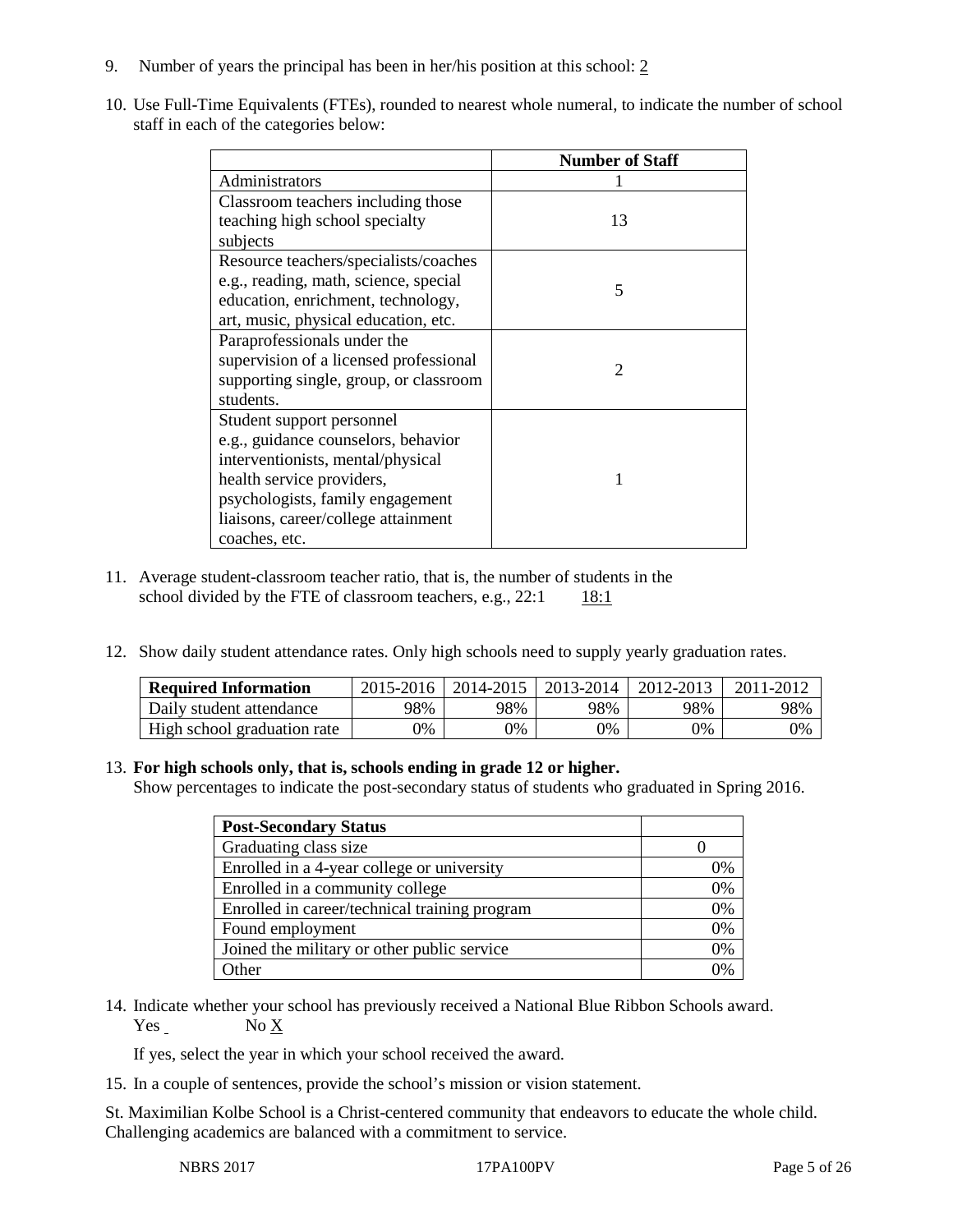# PART III – SUMMARY

In 2000, St. Maximilian Kolbe Parish celebrated the opening of the first new school in the Archdiocese of Philadelphia in over thirty years. Parishioners advocated for a school because they were deeply committed to Catholic education with a challenging academic curriculum. The opening of St. Maximilian Kolbe Parish School united the students of the parish community who had been attending public, private, and parish schools in both Chester and Delaware Counties. The school is located just south of West Chester in the scenic community of Westtown, Pennsylvania. St. Maximilian Kolbe Parish School is a Pre-K through eighth grade Catholic school, fully accredited by the Middle States Association and a member of the National Catholic Education Association.

St. Maximilian Kolbe Parish School is committed to developing the whole child: spiritually, intellectually, socially, emotionally, and physically. The school benefits from each of the student's gifts. Parents, teachers, and administrators work together to provide a safe, inspiring, Catholic academic atmosphere where children achieve their goals and are fully prepared for the future. The motto, Serving God Through Serving Others, is fundamental to the mission of the school. All students learn early the importance of service to both the local and global communities.

The strong curriculum that supports and challenges learners is rooted in critical thinking, problem solving, reasoning, and research. Teachers use a variety of instructional methods and best practices to support learners in developmentally appropriate activities and projects. The research based Genius Hour, Middle School Seminar, and ELA Enrichment Studies are all indicative of explorative programs that are offered. Interdisciplinary learning is widely used incorporating STEAM (Science, Technology, Engineering, Art, and Math) lessons at every level. To educate the whole child, the academic program is enhanced by classes in art, library, music, physical education, Spanish, and technology. Students participate in the Chester County Science Fair, IHM Math Contest, Johns Hopkins Center for Talented Youth, and The Reading Olympics. The school has a robust Fine Arts program that showcases the talents of students in exhibits, performances, and competitions within the school, and throughout the region.

The most compelling evidence of the school's strong academic program is the success of its graduates who have excelled in many of the area's public, parochial, and private secondary schools. Thirty-eight percent of the class of 2016 qualified to sit for the prestigious Neumann Scholarship Examination in the Archdiocese of Philadelphia. Since 2002, eight students have been awarded Neumann scholarships. Many graduates have earned degrees from highly respected colleges and universities throughout the United States and are currently pursuing, or have already successfully completed, post graduate work in business, law, and medicine.

While the student body is predominately Catholic, St. Maximilian Kolbe Parish School enrolls and welcomes students of all faiths. The pastor, principal, and parent volunteers have reached out to area businesses to provide a scholarship fund which helps make a St. Maximilian Kolbe Parish School education available to all. In the current school year, the Earned Income Tax Credit program provided grants to 6% of the students, based on need. The Annual Fund, established by the parish, underwrites the daily operation of the school and provides the students with the latest technology, including a 1:1 iPad program for students in third through eighth grade, and a fully equipped Science Lab. The Home and School Association, as well as The Knights of Columbus, actively contribute to school programs.

St. Maximilian Kolbe Parish School is fortunate to have a dedicated faculty and staff, with one-third of the teachers holding masters degrees. The entire faculty works to continue their education through classes and teacher-centered workshops. The faculty participates in the Chester County Intermediate Unit professional development programs. Several teachers are also members of curriculum committees for the Archdiocese of Philadelphia.

Realizing the power of service on a developing child, even the youngest students experience helping others. The school has a large garden, tilled and planted by the students, with proceeds sent to the local food pantries. The Student Council organizes school-wide service events, while each class performs additional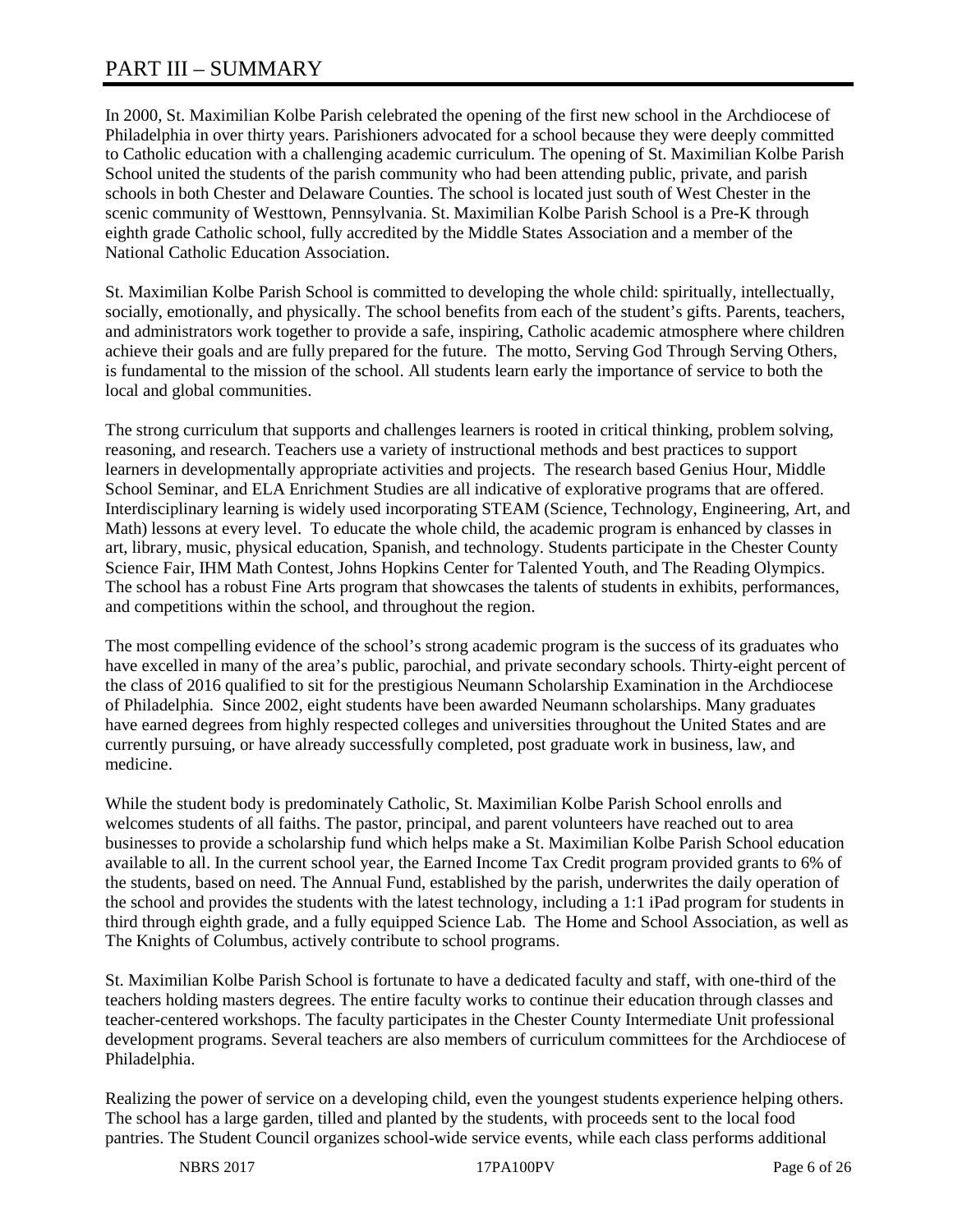service activities. The school provides a popular Kids in Action after school program where students participate in community outreach.

The St. Maximilian Kolbe Parish School community believes in the importance of enhancing strong academics with creative activities, such as: video club, choir, science fair, The Reading Olympics, chess club, band, dramatic and musical productions, and Science Explorers. Additionally, the Catholic Youth Organization (CYO) builds teamwork with competitive sports and service programs.

The mission of St. Maximilian Kolbe Parish School is to provide a challenging academic curriculum balanced with a strong commitment to service. The administrators, faculty, and parents strive to nurture students to grow in grace and make a positive impact on society.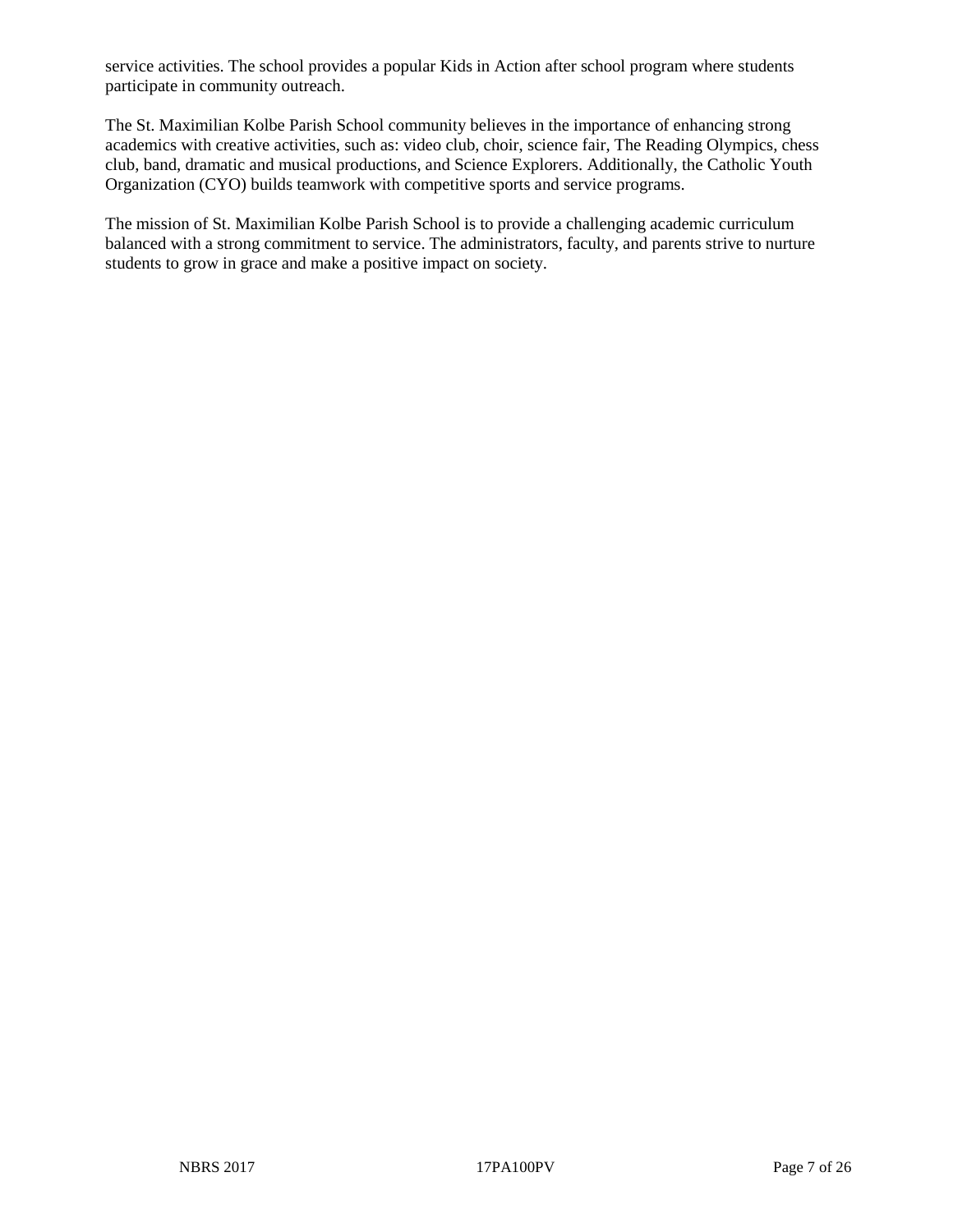# **1. Core Curriculum:**

St. Maximilian Kolbe Parish School is dedicated to the pursuit of academic excellence. The Archdiocese of Philadelphia curriculum guidelines form the foundation for the school's rigorous curriculum. Dedicated teachers, with high expectations, craft learning environments that challenge and empower students to excel. The academic program provides the necessary framework for success throughout the students' educational and professional lives.

# English Language Arts (ELA)

The reading and language arts curriculum at St. Maximilian Kolbe Parish School promotes literacy and fosters a life-long love of reading and writing. The reading series, Houghton-Mifflin Harcourt, and its online component, are aligned with the curriculum standards and guidelines of the Archdiocese of Philadelphia. The program includes the essential reading components: comprehension, fluency, phonemic awareness, and vocabulary development. Skills in reading, writing, speaking and listening are practiced, mastered, and assessed through regular formative and summative assessments. The students write informally in journals, blogs, and across curricular areas. They write formally in rubric-assessed writing assignments using informative, narrative, persuasive, and research skills. Using language arts skills while working individually and collaboratively, the students analyze, interpret, synthesize, and present information in all subjects. ELA Enrichment offers students opportunities to extend learning beyond the core curriculum. The goal of enrichment is to challenge students. In the enrichment group, students become actively engaged in reading, creative writing, listening, and speaking activities that are above grade level, are more in-depth or are more complex than the regular classroom work.

# **Mathematics**

The school's mathematics curriculum is aligned with the curriculum standards. Teachers create lessons that provide students with a solid foundation for developing their analytical and reasoning skills. Teachers guide students to prioritize basic math fluency, improve number sense, and to develop complex critical thinking skills. Through a rigorous instructional process, students are able to demonstrate their understanding of complex mathematical concepts. Practice in computation, communicating, and problem-solving skills enables students to make real-world connections. The comprehensive math program includes daily instruction, the on-line component IXL, and a skills maintenance program. The implementation of STEAM lessons ensures integrated cross curricular math learning. The Chester County Intermediate Unit (CCIU) provides support for struggling math students. The Honors Math Program is an accelerated class offered to students in fifth through eighth grade who meet the Archdiocesan criteria. The curriculum challenges mathematically talented students to fulfill their potential.

## Science

The Next Generation Science Standards, building on STEAM principles, form the science curriculum. This program supports the students in developing practical knowledge to explain real world phenomena. In the dedicated Science Lab, students engage in experiments and hands on inquiry-based activities while mastering proper use of scientific instruments. The Mindstorm Lego Robotics kits develop engineering, programming, and teamwork skills. Students think critically and logically, and come to realize the relationship between evidence and explanation. The students are curious and excited about finding solutions to real world problems. ELA skills are reinforced when students communicate and validate their findings. Sixth and seventh grade students participate in the annual school Science Fair. Students have been recognized at the county and regional levels. This year, the eighth grade will compete in the school's Robotics Challenge. Science Explorers is an after school club for young learners to investigate and discover the world of science. The science program boasts a number of graduates who have successful careers in science related fields.

# Social Studies

The social studies curriculum inspires students to learn about the world and become responsible Catholic citizens. The program is designed in layers: at the base is the implementation of the standards that develop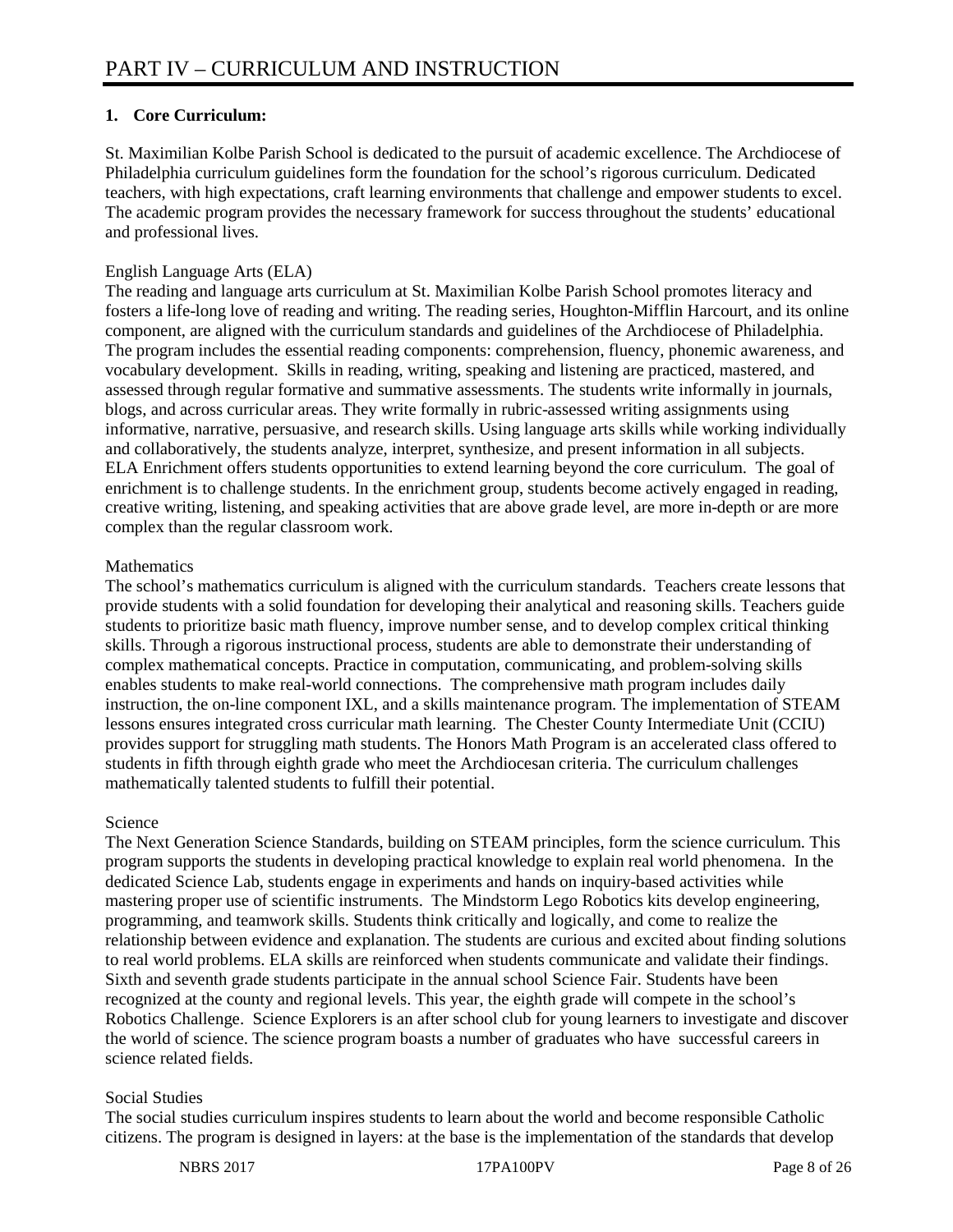concepts; however, it is the project based learning and simulations that forge character, empathy, and social responsibility. Activities like Colonial Day, mock trials and elections, and guest speakers transport students to different times and places in the world. These civic learning opportunities enable students to analyze and interpret issues.

# Pre-K

The pre-kindergarten program follows the Archdiocesan Early Childhood Guidelines along with the Pennsylvania State Standards. Half day and full day options are available. The multi-sensory program addresses the broad developmental range of three and four year olds. Free playtime, both indoor and outdoor, is an integral part of educating the youngest students. The program provides a warm, nurturing, and safe environment where children learn through exploration and discovery in language arts, math, and science. Academic learning, including science and social studies, is incorporated into daily activities. Children enjoy visits by local authors and community service representatives. Children attend library, music, and physical education classes. The pre-kindergarten program is the school's gateway to kindergarten and the primary grades.

# **2. Other Curriculum Areas:**

Religion - Parents choose St. Maximilian Kolbe Parish School in order for their children to live the Gospel values in all facets of their lives. The Archdiocese of Philadelphia provides the guidelines for a comprehensive program for Pre-K through grade eight on a daily basis. The curriculum is designed to impart knowledge of Catholic doctrine and to cultivate spiritual development through faith practices. Daily prayer, mass participation, and service projects encourage active student engagement. The administration and staff collaborate to foster an environment that offers students opportunities to live the school motto, Serving God Through Serving Others. The ultimate goal of the religion program is to nurture in each child a living faith fully animated through service that will continue throughout their lives.

Fine Arts - The fine arts program follows the Philadelphia Archdiocesan guidelines and the National Core Arts Standards. The program recognizes the value of the artistic process. Teachers develop weekly lessons in performance, aesthetics, and appreciation from early childhood to grade eight. These lessons promote critical thinking skills, nurture creativity, and build confidence. Whenever possible the arts programs incorporate their content from ELA, social studies, math, and science. Within the fine arts, students experience a wide variety of materials and media and a broad diversity of musical expression.

The students' artwork is proudly displayed throughout the school and in local and regional exhibits. Their musical talents are showcased in choir, liturgy band, and concert band. They perform at local and Archdiocesan Music Festivals and participate in musical stage productions that celebrate the musical, dramatic, and visual arts. The treasured fine arts program leads to a lifelong love and appreciation of the arts.

Physical Education - The purpose of the physical education program is to educate students about healthy practices and fitness for life. The heart of the program encourages respect through an environment of sportsmanship and inclusiveness. Pre-K through eighth grade are taught fundamental movements through games and other physical activities weekly. Special programs such as Hoops for Heart and Jump Rope for Heart help raise money for the American Heart Association while supporting the need for physical fitness and community service.

Technology- The technology program is seamlessly integrated into every grade and across the curriculum. The school employs the latest technology in the classrooms: computers, iPads, laptops, and interactive whiteboards. Students use technology proficiently and are responsible digital citizens. Children in kindergarten through grade five receive weekly formal instruction in the computer lab, based on the National Technology Standards. As part of the school's Strategic Technology Plan, each student in grades three through eight has a school owned iPad. The school has invested in the Google Apps for Education Suite for teachers and students. In addition, on-line textbooks, web-based resources and apps are used to enhance students' learning. The eighth grade students write, edit, and broadcast the monthly newscast from the in-house television station that is shared with the school community through the school's web page.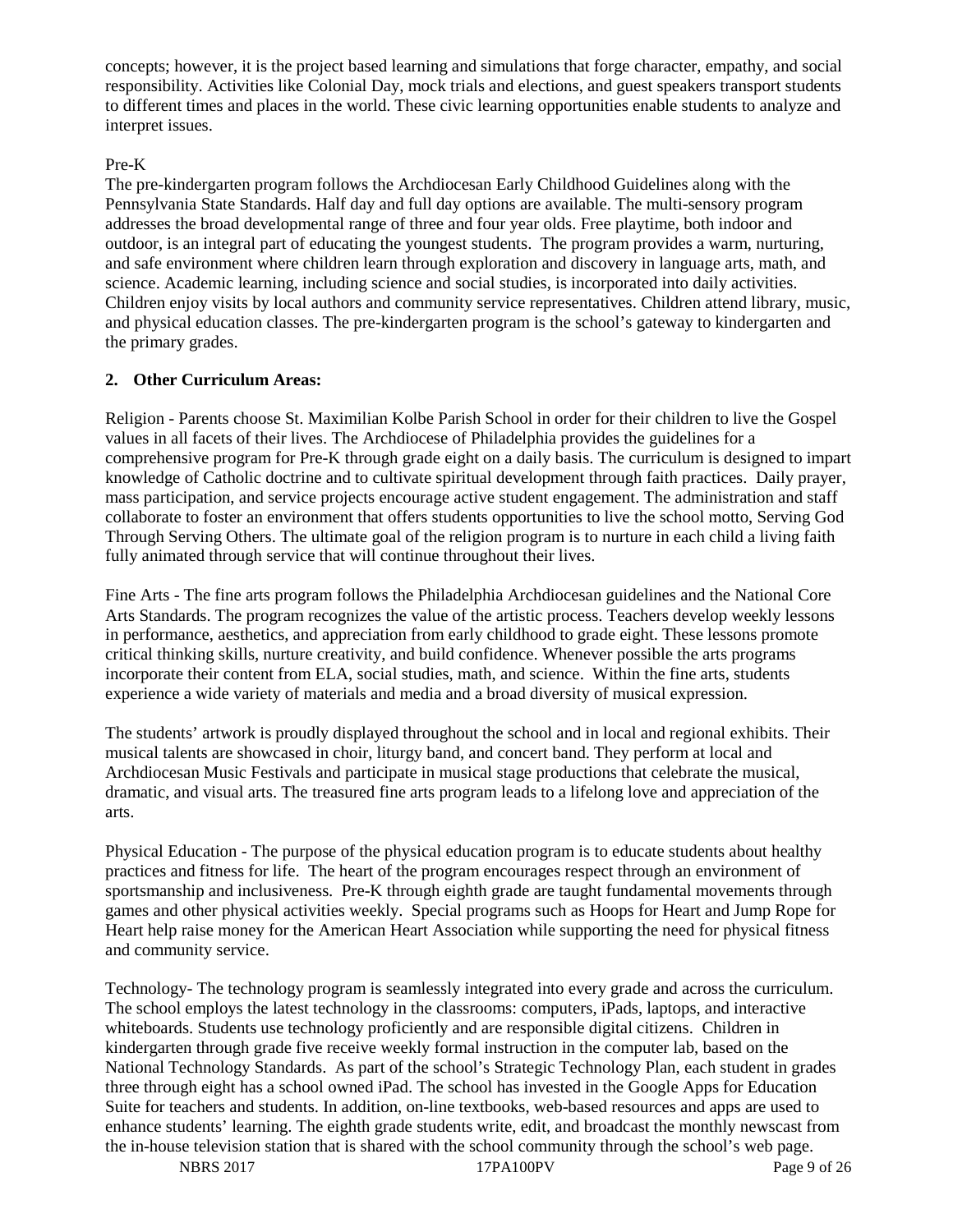Spanish – St. Maximilian Kolbe Parish School is in compliance with the program's foreign language requirements. Every student in grades one through eight receives Spanish instruction weekly. It includes the practice of communication, the appreciation of the culture, the integration of other content areas, and a connection to the community. The essential skills of reading, writing, and communication are developed for the students' personal enjoyment and enrichment. The goal of the foreign language program is that students will apply their knowledge and skills beyond the school setting.

Library – The library is a learning center for the school. Students in Pre-K through grade eight receive library instruction weekly. Students are involved in story time, reading clubs, and research projects, individually as well as collaboratively. The library is a warm, welcoming place where students engage in curriculum-based activities, complete assignments, discuss books, work on research projects, or just enjoy a good book. The librarian works with the teachers to integrate library skills with classroom topics. Lessons support, extend, and enrich the curriculum. The school participates in The Reading Olympics which encourages an appreciation for books by increasing the quality and quantity of books read. The library program fosters a love of reading and a lifelong commitment to the pursuit of knowledge.

## **3. Instructional Methods, Interventions, and Assessments:**

At St. Maximilian Kolbe Parish School, the education of the whole child is the primary goal. The faculty develops engaging lessons that accommodate the varied learning styles and needs of the students. Data collected provides a profile of each learner's strengths and weaknesses. Teachers use the data to map future instruction. With this targeted approach to learning, teachers meet the individual needs of students.

Daily instruction often involves explicit teacher modeling of skills followed by students transitioning to independent, tiered practice. Fostering higher level thinking skills is built into the questioning techniques, open-ended writing prompts, and the challenging activities that teachers prepare for students. The teachers' lessons encourage and guide students to investigate and experiment with related concepts across the curriculum. This includes writing in math class, designing in science, and researching in music. Projectbased learning is built into the curriculum with rubric-based assignments, creative presentations, and group and individual projects.

The goal of every assessment is to provide information for educators as they measure learning, guide instruction, and track success and growth. Teachers in the primary grades use record keeping tools such as DIBELS, running records, and fluency rates to monitor reading growth. All teachers utilize tests, quizzes, and other authentic assessments that provide a window into a student's ability to demonstrate mastery and application of skills. St. Maximilian Kolbe Parish School also assesses student growth and progress toward mastery through the Terra Nova, the standardized test prescribed by the Archdiocese of Philadelphia. Teachers generate subject-specific charts from Terra Nova scores to monitor individual and school progress and to guide instruction. Curriculum committees meet regularly to discuss strategies and adjust instructional practices to address the needs of the students. Using all assessment data collected, the principal and faculty make decisions for implementing enrichment, intervention and new programs.

The Chester County Intermediate Unit (CCIU) staff designs programs to help students with identified learning challenges narrow the gap in math, reading, and speech/language. Students experiencing learning difficulties are accommodated in the classroom in many ways including one-on-one instruction, visual clues, and modeling. Students with identified educational needs have their curriculum modified for successful learning. Many St. Maximilian Kolbe Parish School teachers serve on Instructional Support Teams (IST) that provide strategies for students experiencing learning or behavioral issues. Faculty members offer additional individualized instruction to students before, after, and during the school day.

Technology allows the faculty to use on-line programs such as IXL Math and ThinkCentral, a reading and science curriculum tool. These programs enable teachers to monitor progress and to foster independent learning. The Lego Mindstorm curriculum kits introduce STEAM activities into science classes. Every student from third through eighth grade is issued a school owned iPad that is used in daily work in many ways including: completing assessments, conducting research, programming robots, practicing skills, and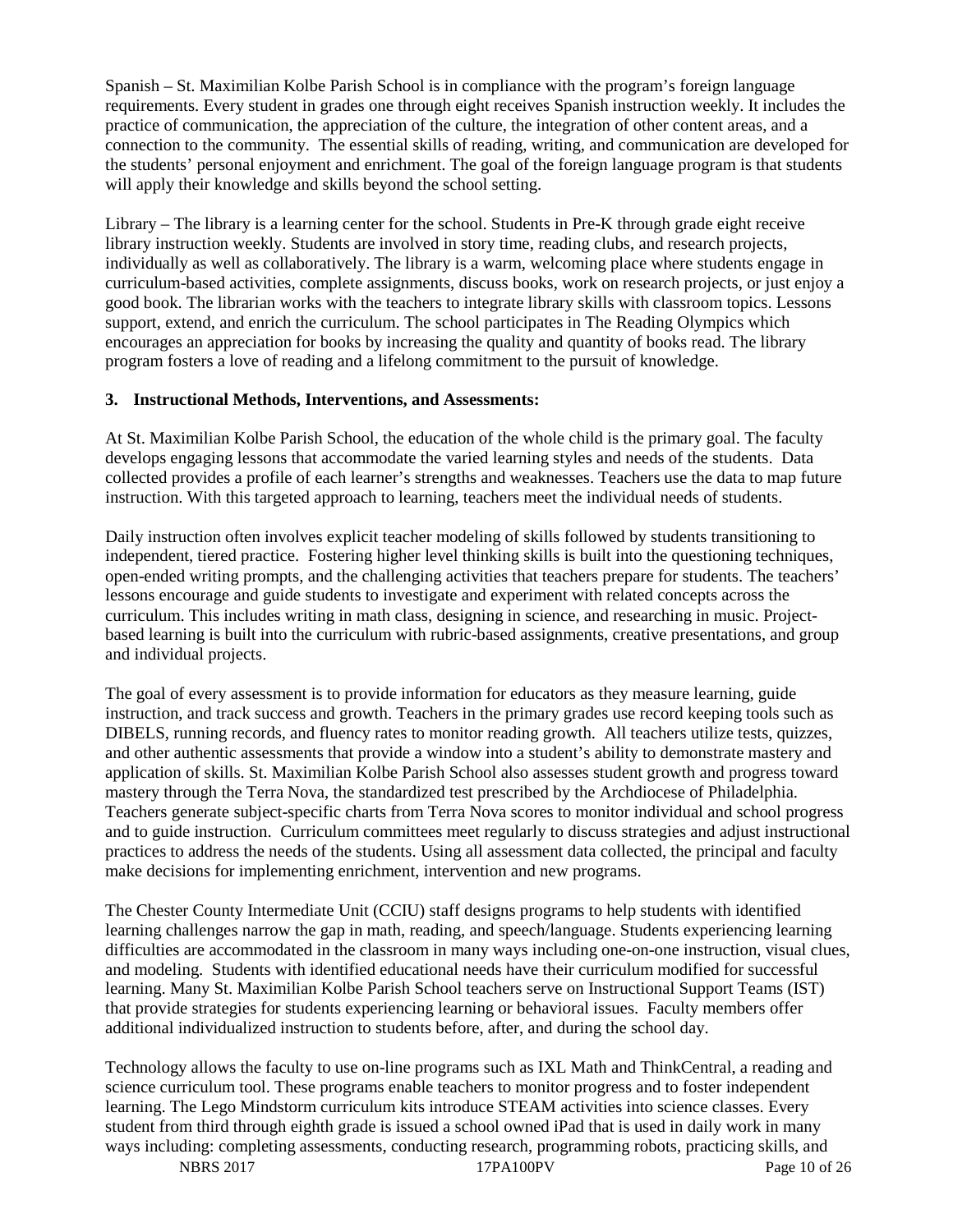blogging with students from other schools.

At St. Maximilian Kolbe Parish School, fifth through eighth grade students who meet the Archdiocesan criteria are accepted into the Honors Math program. Recently an ELA Enrichment Program has been added to the curriculum. Experienced ELA teachers provide creative opportunities for qualified students in grades two through eight.

In the Genius Hour, students in grades one through five research, develop, and present projects based on their personal interest. In the Middle School Seminar for grades six, seven, and eight, students rotate through three specialized programs for language arts, science and social studies.

After school programs such as Science Explorers, Chess Club, and Kids in Action provide further avenues for expanding social and academic skills. The school choir and band foster an appreciation of the arts and create opportunities for the children to perform in the school plays and concerts. The members of the video club write, direct, film, and edit stories and highlight events for a monthly school news broadcast from WSMK studio.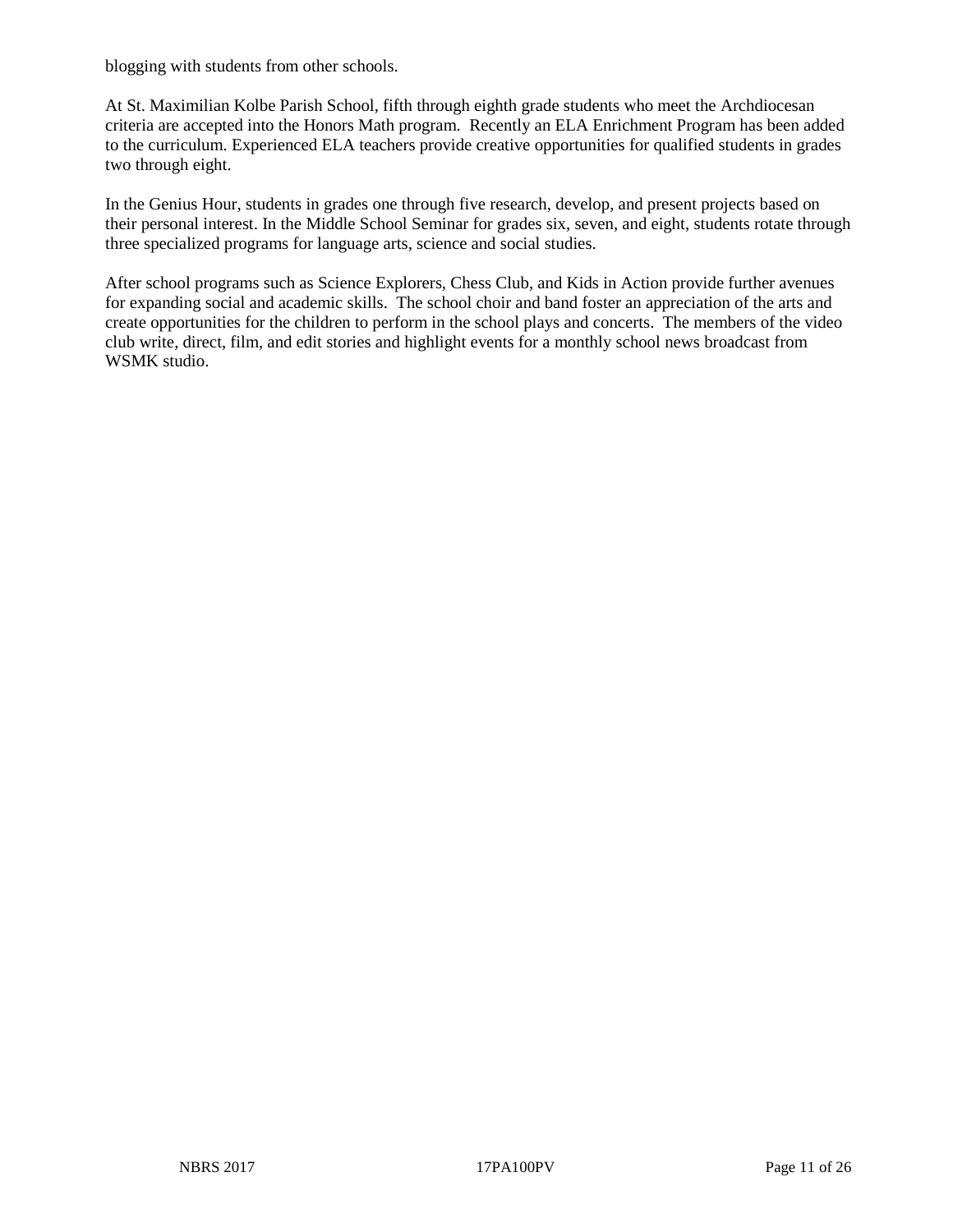# **1. School Climate/Culture:**

St. Maximilian Kolbe Parish School embodies a child-focused, Catholic school culture. Every action, interaction, and decision made by the staff must benefit the children. This means that the faith-centered curriculum, school programs, activities, and the after school instructional classes all focus on improving children's lives.

The faculty engages the students through active learning. The students are challenged by the teaching processes to explore, investigate, and analyze problems through cooperation and collaboration. Technology is woven into everyday routines in the classroom. This enriches students' school experiences and enhances their ability to find alternative answers in an ever changing world.

Students are connected to each other through the leadership of the school's student council, whose officers and class representatives meet to plan and implement activities aligned with the school's commitment to service. Additional school sponsored activities such as Treats for Troops, Pet Food for the Lord's Pantry Food Bank and Cuddle My Kids strengthen students' interpersonal relationships. These interactions enrich the school community, boost school spirit, and deepen students' growth: spiritually, intellectually, socially, emotionally, and physically.

The school is closely linked to the parish. The children actively participate as choir members, lectors, and servers for school liturgies and Sunday masses. They also perform dramatic presentations of the scripture. This nurtures their faith and fosters spiritual and emotional growth.

The teachers of St. Maximilian Kolbe Parish School are dedicated to the children they teach. They lead by example inside and outside the classroom. Teachers have a strong commitment to ongoing professional development. They are active on committees for each educational core discipline and routinely participate in continuing education sessions. All teachers are vigilant about ensuring a safe and secure school environment. In addition, faculty representatives are important members of the Home and School Association and the School Advisory Board. Teachers are also actively involved in fundraising activities that support the school. Together, the parents, staff, teachers, and administrators are the key to the current and future success of St. Maximilian Kolbe Parish School.

# **2. Engaging Families and Community:**

The St. Maximilian Kolbe Parish School community is blessed to have administrators, teachers, and parents who are fully invested in the school and committed to the mission of educating the whole child. Together the pastor and principal establish a welcoming tone for the entire parish community. One of their primary responsibilities is creating a strong academic environment where students feel accepted and challenged to do their best; and their families share in this positive experience. Teachers communicate frequently with parents regarding students' academic progress using the online service, MyStudentsProgress, through telephone calls, email, and personal conferences. The instructional support team (IST) made up of teachers, administrator, and specialists aids families with children who are experiencing academic and/or behavioral issues. The team members meet to determine strategies that will lead to classroom success. The group monitors progress and evaluates accommodations that are helping students achieve. C.A.R.E.S. (Children Are Receiving Extended Services), an after school program offered to working families, is conducted by teachers. The program gives parents the security that their children are safe and cared for when school is over for the day. After school clubs offer a selection of activities that appeal to children's varied interests. These clubs include: Kids in Action, Science Explorers, Chess Club, school choir, Girl Scouts, and CYO sports.

Parents enthusiastically offer their time, talent, and treasure in support of the school's endeavors. They serve in a variety of ways: parents volunteer in the office, library, classrooms, lunchroom, and the school yard. Likewise, they plan events, serve on committees, and raise funds. Their essential and invaluable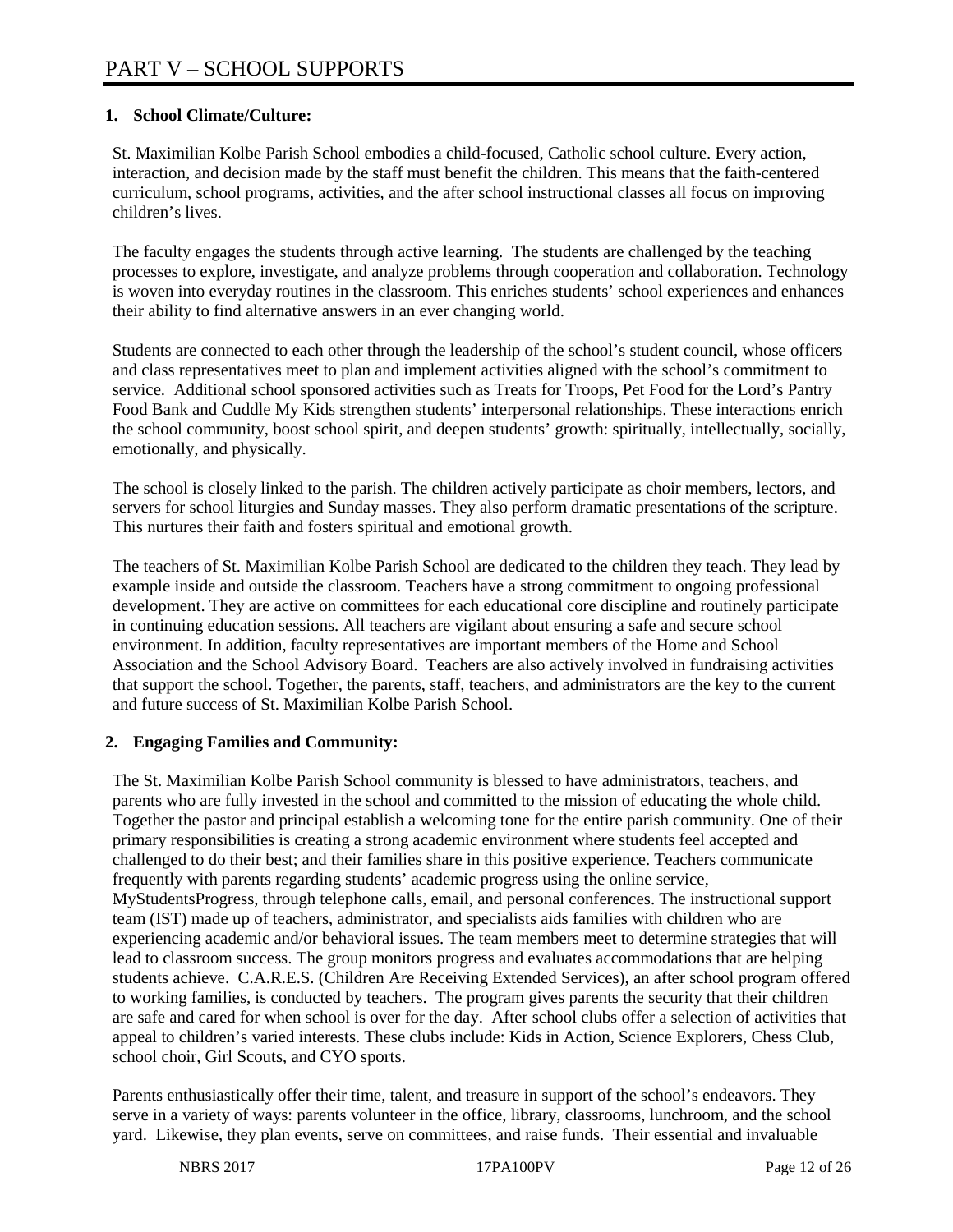service in the school sets a good example for their children who welcome and enjoy their parents' involvement. The St. Maximilian Kolbe Parish School community is family focused. Activities such as A Kolbe Christmas and Kids in Action are specifically designed to include the entire family. St. Maximilian Kolbe Parish School boasts a vibrant Home and School Association that creates and sponsors events for the entire school and parish. This group works cooperatively with the principal and the teachers to plan events that are fun for the students, promote fellowship in the community, and raise funds that support the financial health and well-being of the school.

# **3. Professional Development:**

The St. Maximilian Kolbe Parish School faculty models its belief in lifelong learning through continual professional development. Recognizing that a continued and well rounded education is paramount to the success of both teachers and students, the faculty has participated in professional development in the core subjects of language arts and math, as well as, the sciences, the arts, and catechetical studies. With the financial assistance of St. Maximilian Kolbe Parish and the Chester County Intermediate Unit (CCIU), teachers have capitalized on the opportunity to attend workshops, seminars, conferences, and graduate level classes. Many teachers have earned master's degrees in education and one teacher is certified as a reading specialists.

In an effort to grow in knowledge of the faith, and in accordance with Archdiocesan requirements, teachers earn sixteen religious education credits for certification and maintain that status through one religion credit annually. Most teachers have earned, or are in the process of earning, their religious certification.

Professional development is deliberately designed to meet academic goals: to gain knowledge of students' strengths and needs, to devise strategies based on that knowledge, and to implement lessons to meet those needs. Teachers are engaged in programs to learn to analyze and use data to drive instruction. They attend workshops for strategies in differentiation, flexible grouping, and project based learning.

Teachers work to stay current with educational trends by attending reading and writing workshops, literacy conferences, math and science training. In fact, two specific examples of the impact of professional development on the curriculum include The Connelly Foundation Summer Tech Academy and DefinedStem workshops. The summer technology program has provided invaluable training for faculty in the use of iPads. The science workshops resulted in the inclusion of engineering and robotics units in the science curriculum. Teachers have also taken advantage of innovative courses such as the Flipped Classroom and Yoga in the Classroom.

Many faculty members belong to professional organizations aligned with their academic specialty. Not only do members of the administration and faculty participate in ongoing professional development, they work at local universities as adjunct professors and serve as student teacher mentors within the school. Teachers have assisted in the development of the art, religion, library, and technology curricula for the Archdiocesan elementary schools which have impacted not only students, but teachers and staff.

# **4. School Leadership:**

The leadership of St. Maximilian Kolbe Parish School, the pastor and the principal, are deeply committed to the school's mission. Together they actively foster a Christ-centered Catholic community called to model Jesus' Law of Love.

The pastor provides spiritual leadership by establishing the Catholic identity of the parish community. He celebrates liturgies, administers the sacraments, and works with the principal to maintain the integral relationship between the parish and the school. The principal is responsible for cultivating an environment where students actively live the Gospel, providing a varied and challenging academic curriculum, and supervising faculty and staff. The pastor and principal work collaboratively to manage school finances.

A spirit of cooperation characterizes the relationships among the leadership, faculty, staff and families. Each person is valued and is invested in creating a vibrant and dynamic community dedicated to ensuring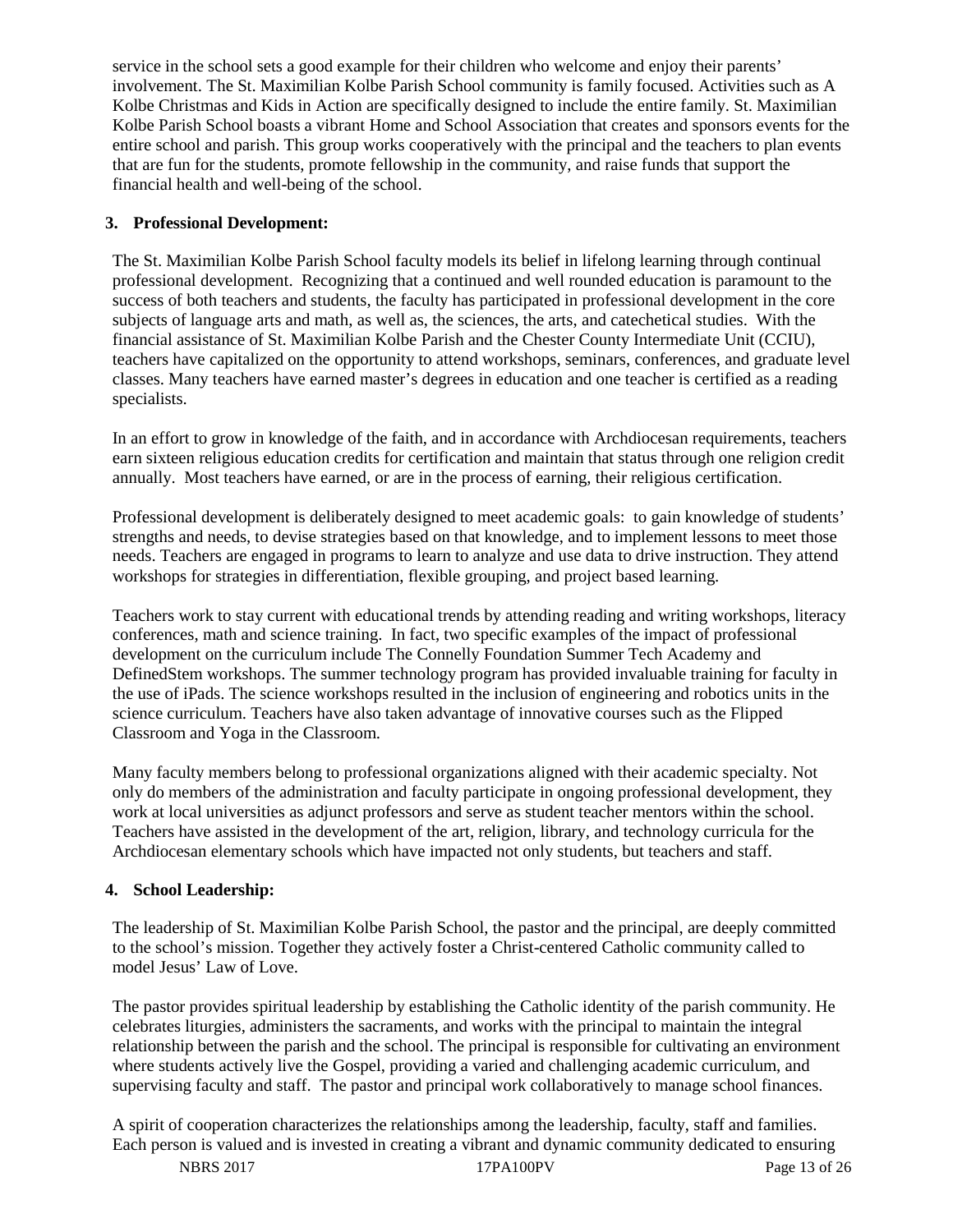that children flourish.

The pastor and the principal recognize the essential role that every individual plays in living out the school's mission. Cognizant of the fact that all decisions must benefit children, leadership seeks input from relevant members in decision making. The administrator leads faculty and staff through the process of implementing new programs and policies that directly affect student learning. Teachers and staff share in leadership by taking responsibility for most of the school's programs and activities.

The operational model for the school is represented as five interlocking gears working together. Each gear corresponds to one of the five essential school functions: Catholic Identity; Curriculum, Instruction, Assessment and Supervision; Service Activities and Events; Advancement and Marketing; and Professional Development. Every member of the school community is committed to the model of the five gears and is responsible for several activities within each of these functions. Teachers model Jesus' Law of Love, chair curriculum committees, coordinate and lead service activities, sponsor clubs, and work with parent groups, in addition to upholding a high academic standard within the classroom.

Leadership recognizes the complex responsibilities of maintaining high standards every day while planning for a secure future. St. Maximilian Kolbe Parish School established an Advisory Board in 2012. This group, comprised of the pastor, principal, the parish business manager, a teacher and parents, offers advocacy, direction, and guidance in helping the school support its mission to be a vibrant, faith-filled, financially self-sustaining, teaching, and learning community. In 2014, the board established an Annual Fund to promote financial stability and to provide the resources needed for an exceptional education. This fund has raised more than \$125,000 each year.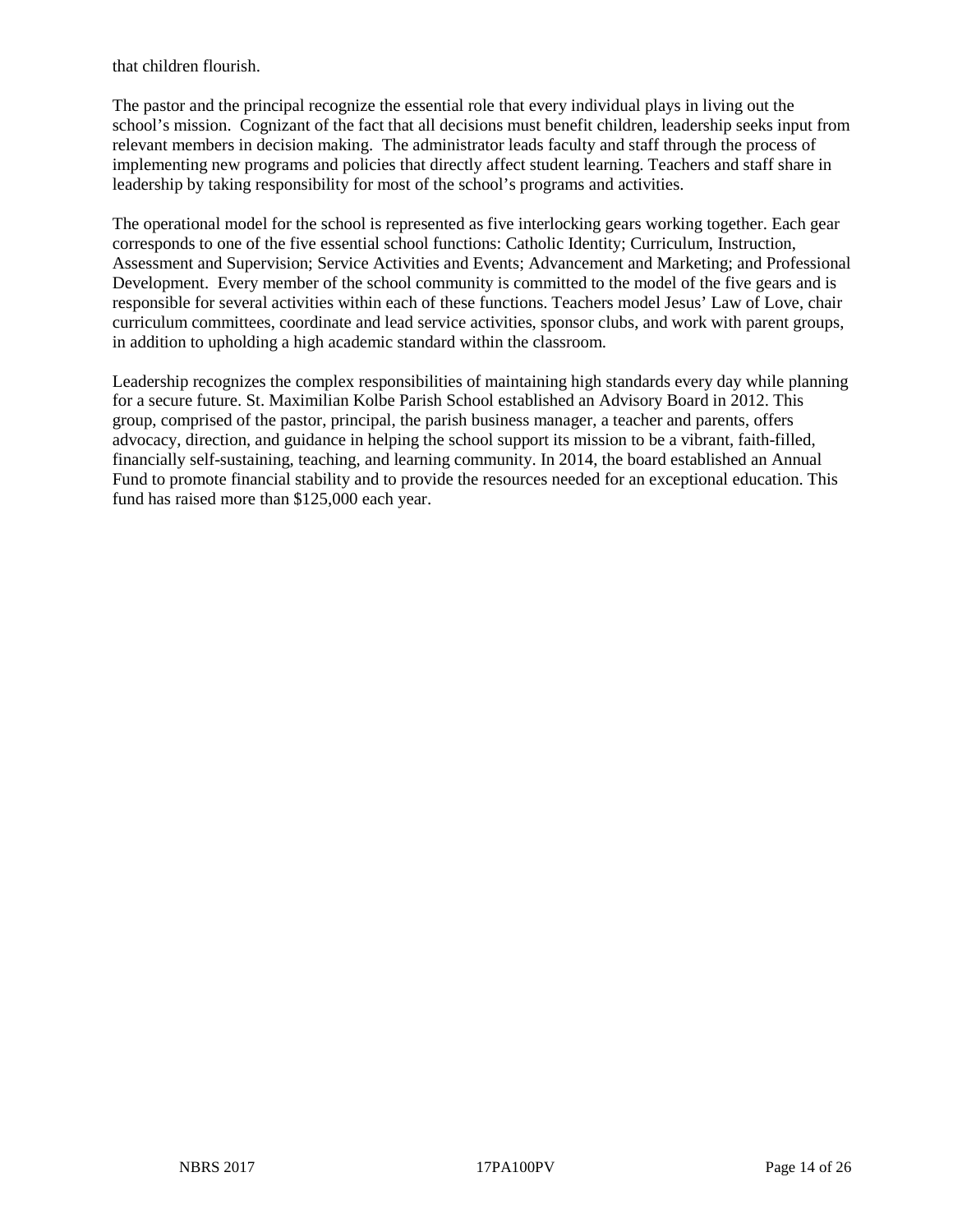The practice that all stakeholders in the St. Maximilian Kolbe Parish School community commit to and live each day is working to develop the whole child: spiritually, intellectually, socially, emotionally, and physically. To achieve this goal, a culture that values the individual child is carefully and deliberately crafted. The guiding principle that every action, every interaction, and every decision must benefit children is the determinant for all programs and activities. Then, all programs and activities are constructed to fully integrate all aspects of the whole child.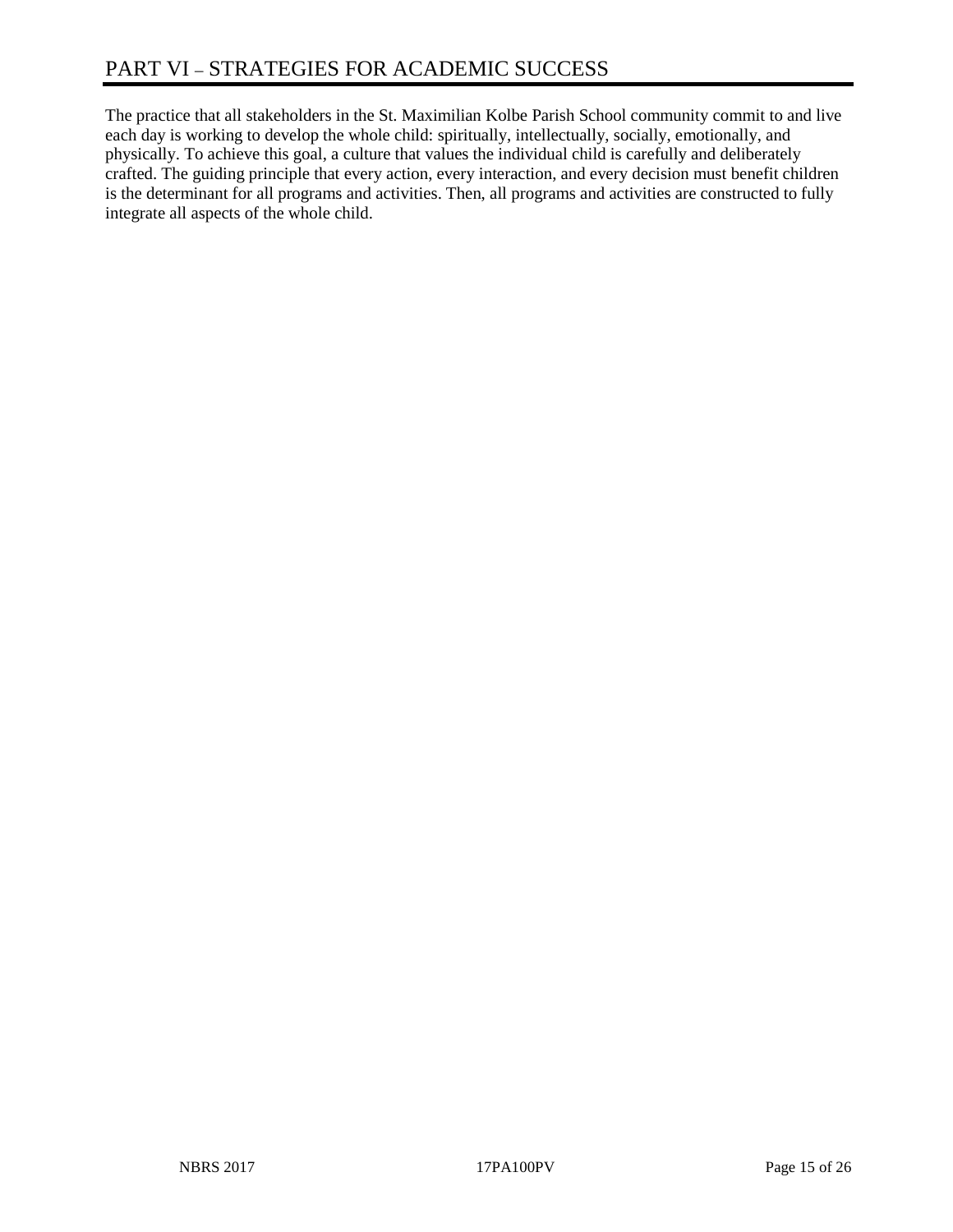# PART VII – NON-PUBLIC SCHOOL INFORMATION

1. Non-public school association(s): Catholic

Identify the religious or independent associations, if any, to which the school belongs. Select the primary association first.

| 2. | Does the school have nonprofit, tax-exempt $(501(c)(3))$ status?                                       | Yes X  | No. |
|----|--------------------------------------------------------------------------------------------------------|--------|-----|
| 3. | What is the educational cost per student?<br>(School budget divided by enrollment)                     | \$6000 |     |
| 4. | What is the average financial aid per student?                                                         | \$1630 |     |
| 5. | What percentage of the annual budget is devoted to<br>scholarship assistance and/or tuition reduction? | 23%    |     |
| 6. | What percentage of the student body receives<br>scholarship assistance, including tuition reduction?   | 98%    |     |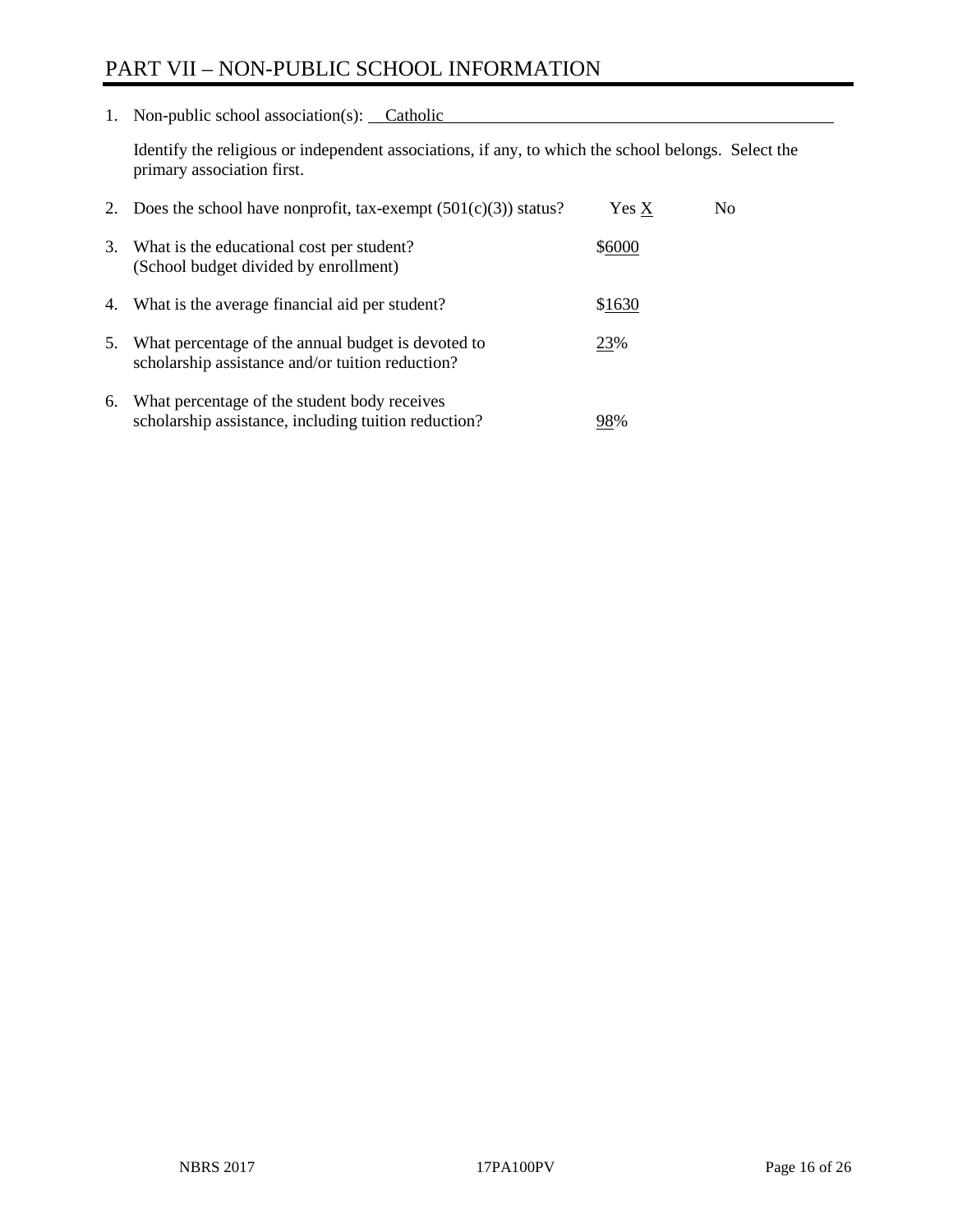# PART VIII – ASSESSMENT RESULTS FOR NORM-REFERENCED TESTS

## **REFERENCED BY NATIONAL NORMS**

| <b>Subject:</b> Math                  | <b>Test:</b> Terra Nova 3 with                                         | <b>Grade:</b><br>-3                                |
|---------------------------------------|------------------------------------------------------------------------|----------------------------------------------------|
| <b>Edition/Publication Year: 2010</b> | <b>InView Common Core</b><br><b>Publisher:</b> CTB/McGraw-<br>Hill LLC | Scores are reported here<br><b>as:</b> Percentiles |

| School Year                                | 2015-2016        |
|--------------------------------------------|------------------|
| Testing month                              | Mar              |
| <b>SCHOOL SCORES</b>                       |                  |
| <b>Average Score</b>                       | 84               |
| Number of students tested                  | 21               |
| Percent of total students tested           | 100              |
| Number of students alternatively assessed  | $\boldsymbol{0}$ |
| Percent of students alternatively assessed | $\boldsymbol{0}$ |
| <b>SUBGROUP SCORES</b>                     |                  |
| 1. Other 1                                 |                  |
| <b>Average Score</b>                       |                  |
| Number of students tested                  |                  |
| 2. Other 2                                 |                  |
| Average Score                              |                  |
| Number of students tested                  |                  |
| 3. Other 3                                 |                  |
| <b>Average Score</b>                       |                  |
| Number of students tested                  |                  |

**NOTES:** Disaggregated test data for subgroups was not provided because there were less than 10 students in each grade in the designated subgroup. Eighth grade did not take the test because it was not required by the Archdiocese of Philadelphia.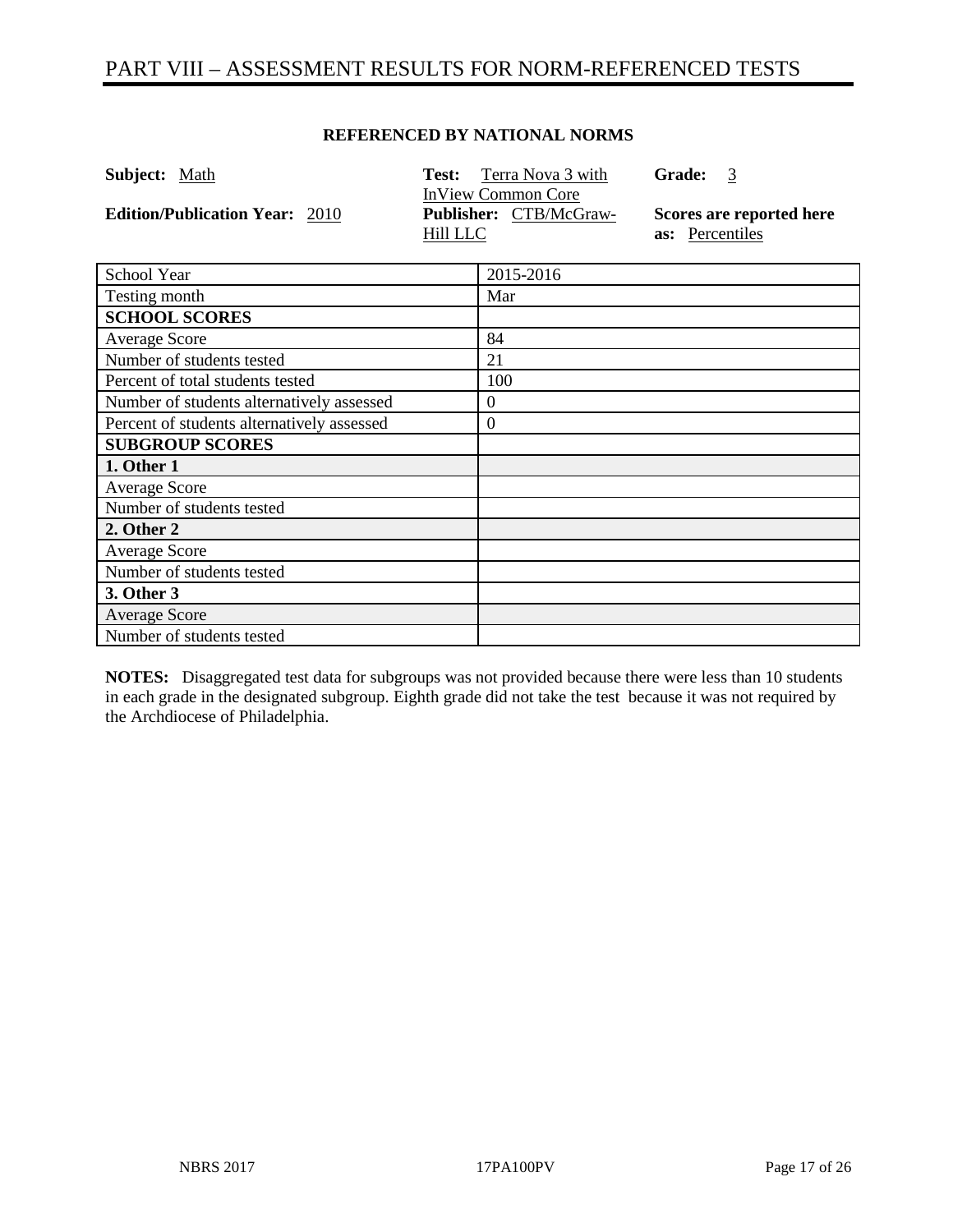|  | Subject: | Math |
|--|----------|------|
|--|----------|------|

**Edition/Publication Year: 2010** 

**Test:** Terra Nova 3 with InView Common Core<br>Publisher: CTB/McGraw-Hill, LLC

Grade: 4

**Scores are reported here as:** Percentiles

| School Year                                | 2015-2016 |
|--------------------------------------------|-----------|
| Testing month                              | Mar       |
| <b>SCHOOL SCORES</b>                       |           |
| <b>Average Score</b>                       | 81        |
| Number of students tested                  | 22        |
| Percent of total students tested           | 100       |
| Number of students alternatively assessed  | 0         |
| Percent of students alternatively assessed | $\theta$  |
| <b>SUBGROUP SCORES</b>                     |           |
| 1. Other 1                                 |           |
| <b>Average Score</b>                       |           |
| Number of students tested                  |           |
| 2. Other 2                                 |           |
| <b>Average Score</b>                       |           |
| Number of students tested                  |           |
| 3. Other 3                                 |           |
| <b>Average Score</b>                       |           |
| Number of students tested                  |           |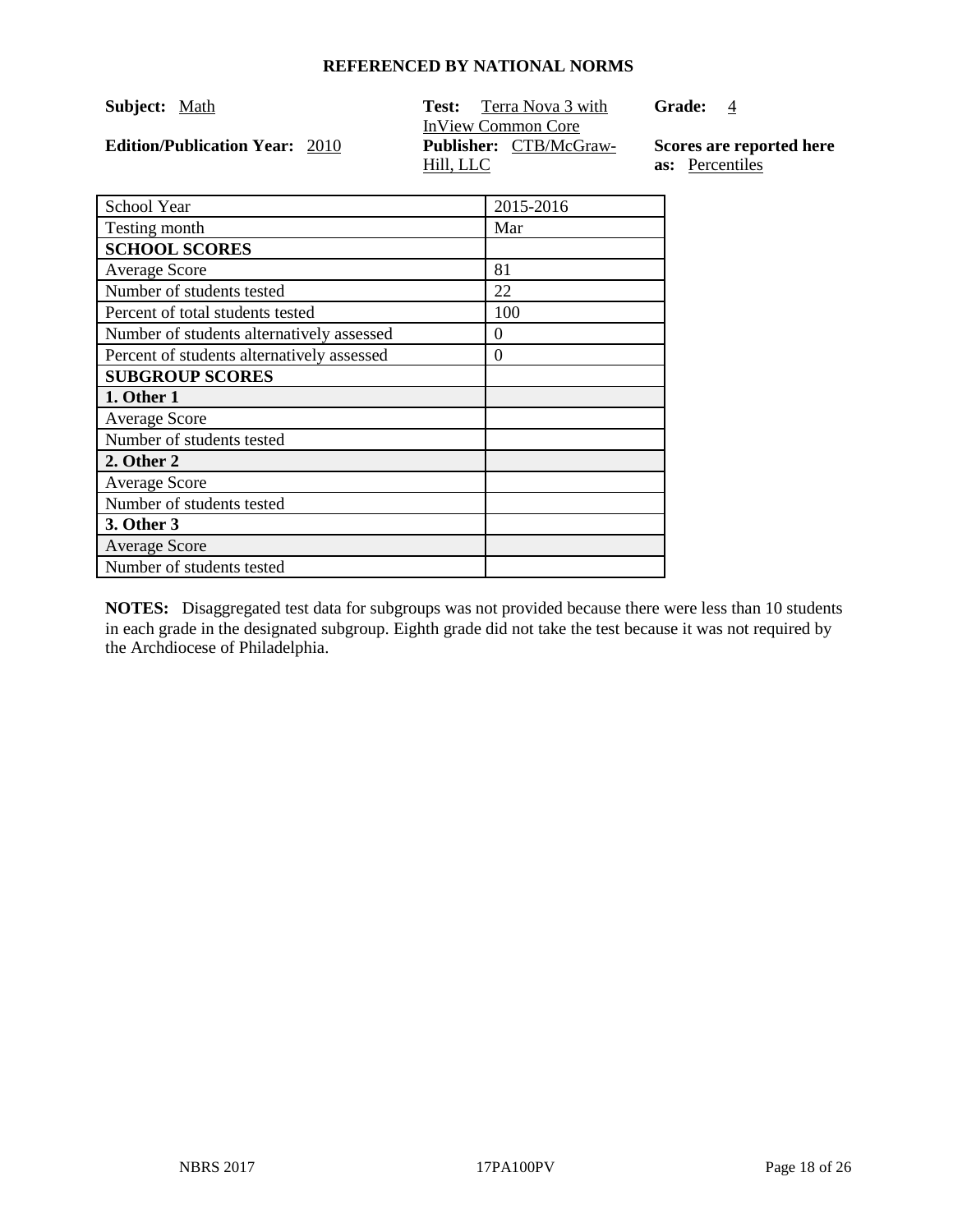**Edition/Publication Year: 2010** 

**Test:** Terra Nova 3 with InView Common Core<br>Publisher: CTB/McGraw-Hill, LLC

**Grade:** 5

**Scores are reported here as:** Percentiles

| School Year                                | 2015-2016 |
|--------------------------------------------|-----------|
| Testing month                              | Mar       |
| <b>SCHOOL SCORES</b>                       |           |
| <b>Average Score</b>                       | 84        |
| Number of students tested                  | 31        |
| Percent of total students tested           | 100       |
| Number of students alternatively assessed  | 0         |
| Percent of students alternatively assessed | 0         |
| <b>SUBGROUP SCORES</b>                     |           |
| 1. Other 1                                 |           |
| <b>Average Score</b>                       |           |
| Number of students tested                  |           |
| 2. Other 2                                 |           |
| <b>Average Score</b>                       |           |
| Number of students tested                  |           |
| 3. Other 3                                 |           |
| <b>Average Score</b>                       |           |
| Number of students tested                  |           |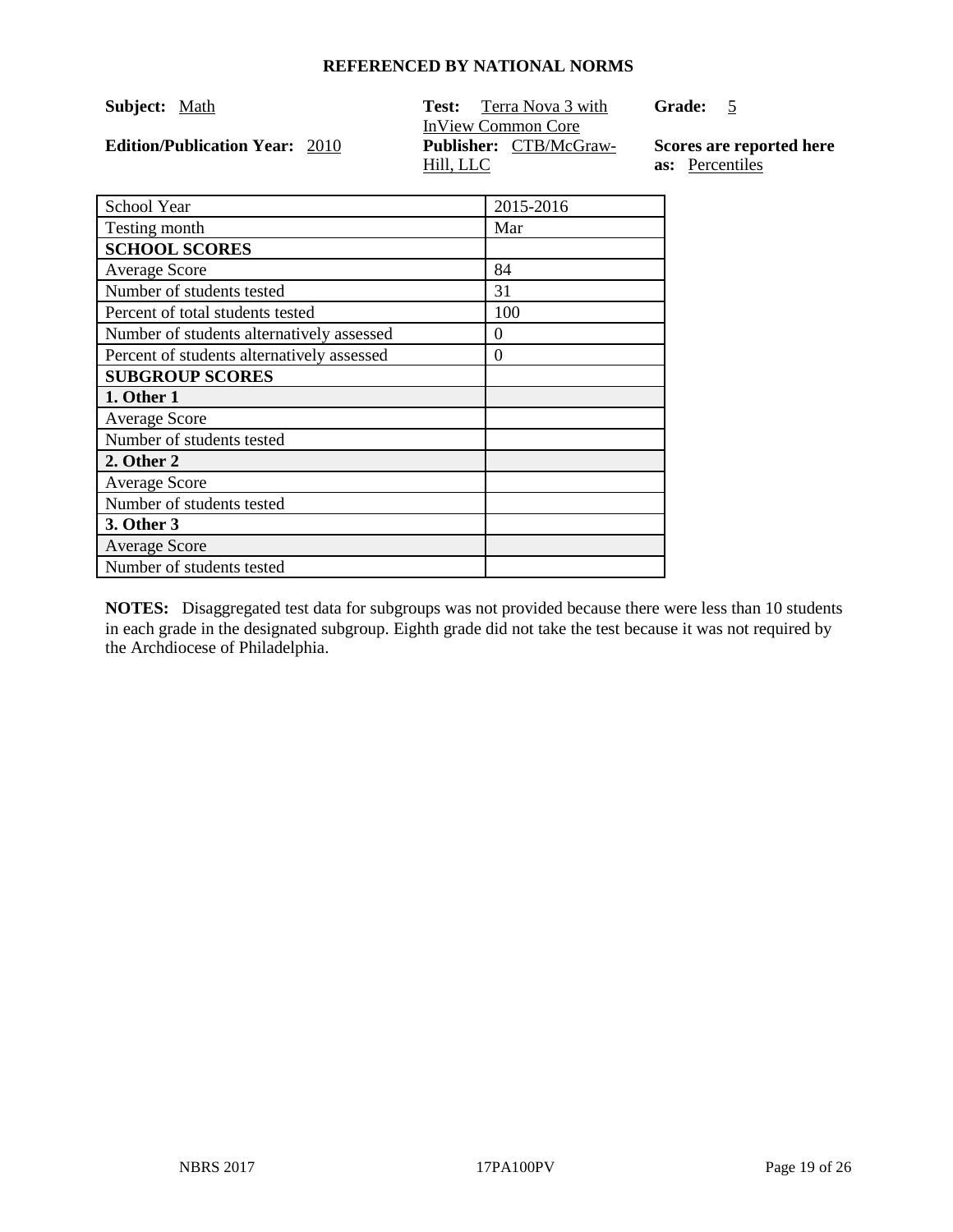| Subject: | Math |
|----------|------|
|          |      |

**Edition/Publication Year: 2010** 

**Test:** Terra Nova 3 with InView Common Core<br>Publisher: CTB/MCGraw-Hill, LLC

**Grade:** 6

**Scores are reported here as:** Percentiles

| School Year                                | 2015-2016 |
|--------------------------------------------|-----------|
| Testing month                              | Mar       |
| <b>SCHOOL SCORES</b>                       |           |
| <b>Average Score</b>                       | 91        |
| Number of students tested                  | 30        |
| Percent of total students tested           | 100       |
| Number of students alternatively assessed  | 0         |
| Percent of students alternatively assessed | $\theta$  |
| <b>SUBGROUP SCORES</b>                     |           |
| 1. Other 1                                 |           |
| <b>Average Score</b>                       |           |
| Number of students tested                  |           |
| 2. Other 2                                 |           |
| <b>Average Score</b>                       |           |
| Number of students tested                  |           |
| 3. Other 3                                 |           |
| <b>Average Score</b>                       |           |
| Number of students tested                  |           |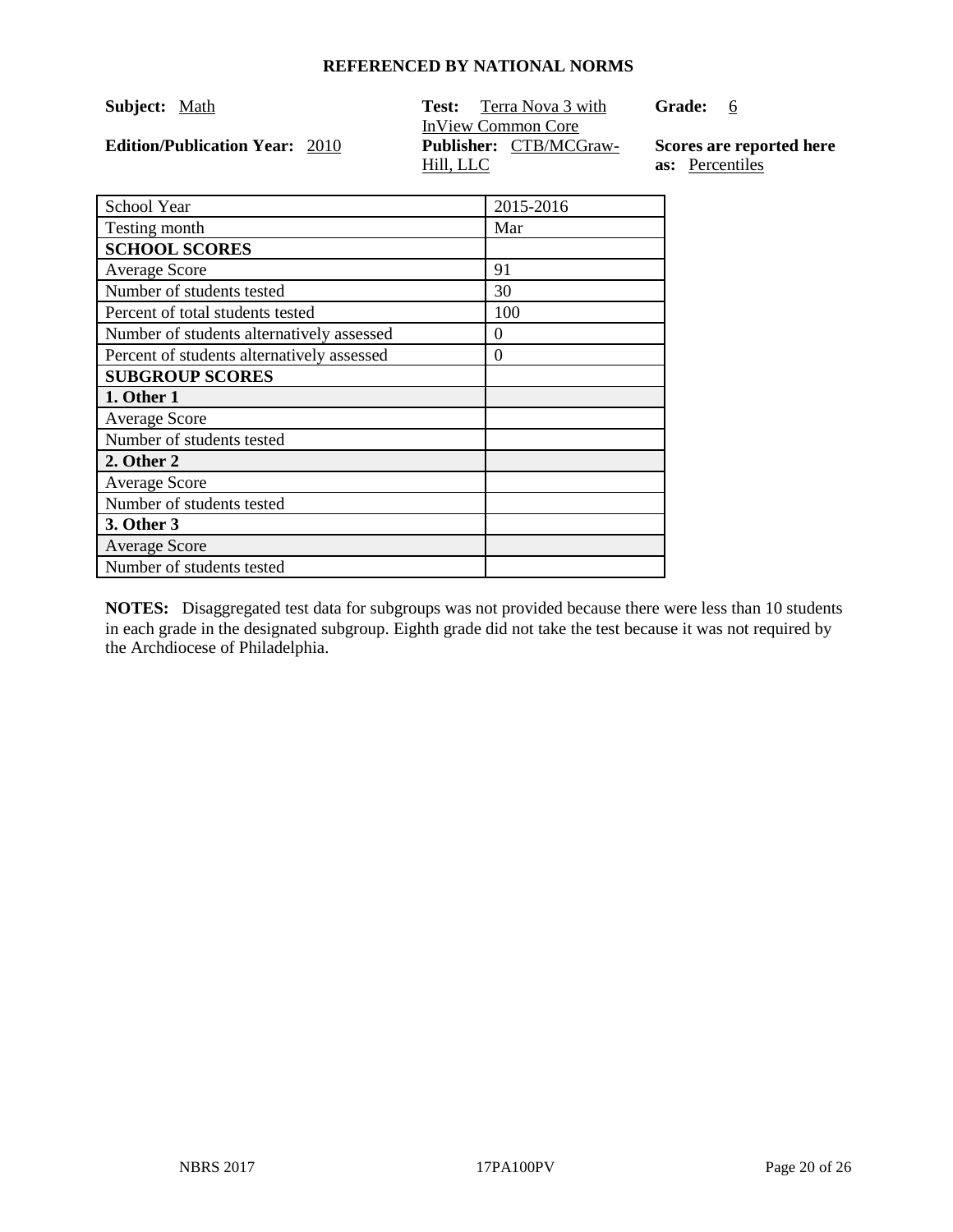| Subject: | Math |
|----------|------|
|          |      |

**Edition/Publication Year: 2010** 

**Test:** Terra Nova 3 with InView Common Core<br>Publisher: CTB/McGraw-Hill, LLC

**Grade:** 7

**Scores are reported here as:** Percentiles

| School Year                                | 2015-2016 |
|--------------------------------------------|-----------|
| Testing month                              | Mar       |
| <b>SCHOOL SCORES</b>                       |           |
| <b>Average Score</b>                       | 86        |
| Number of students tested                  | 32        |
| Percent of total students tested           | 100       |
| Number of students alternatively assessed  | $\theta$  |
| Percent of students alternatively assessed | $\theta$  |
| <b>SUBGROUP SCORES</b>                     |           |
| 1. Other 1                                 |           |
| <b>Average Score</b>                       |           |
| Number of students tested                  |           |
| 2. Other 2                                 |           |
| <b>Average Score</b>                       |           |
| Number of students tested                  |           |
| 3. Other 3                                 |           |
| <b>Average Score</b>                       |           |
| Number of students tested                  |           |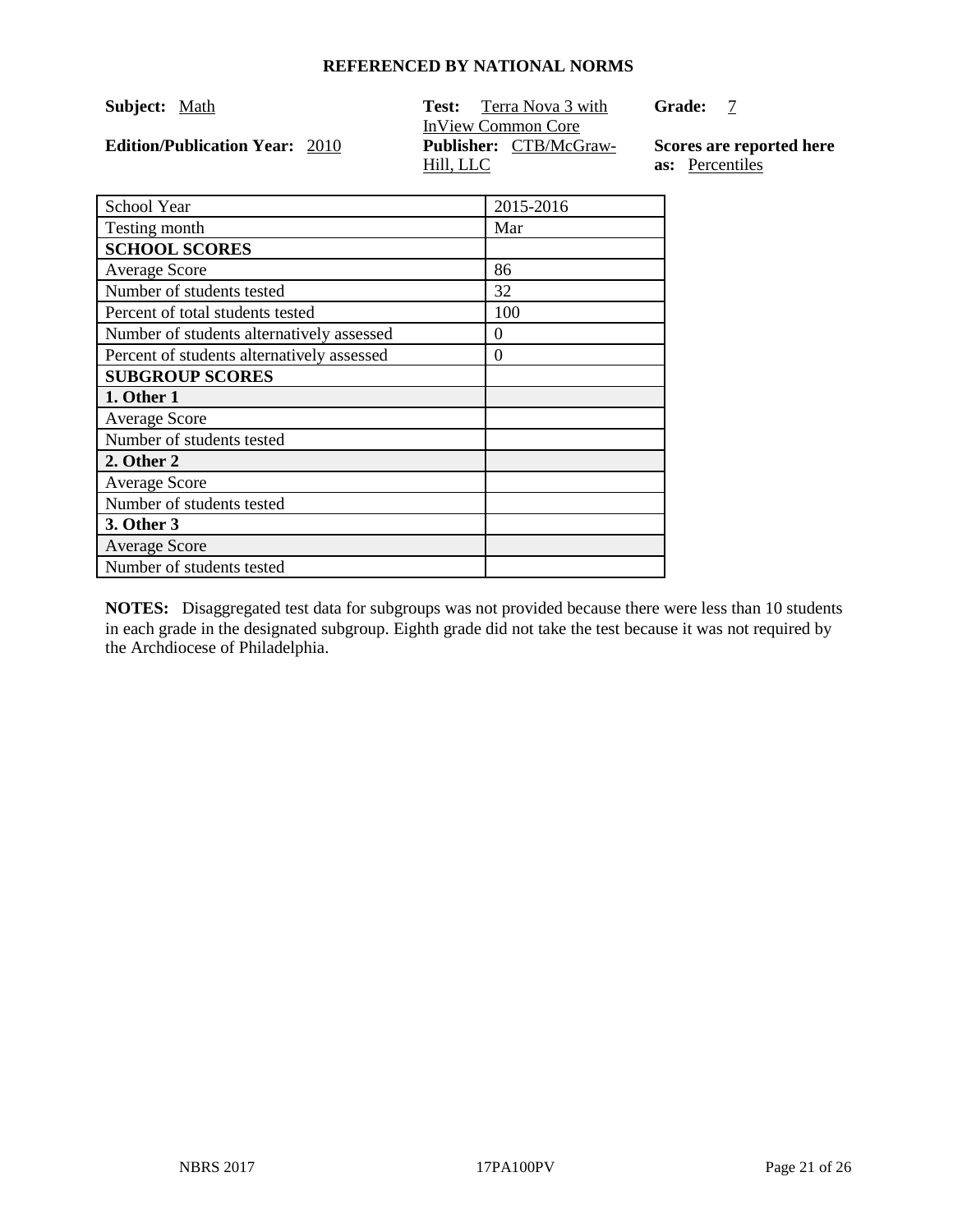| Subject: | Reading/ELA |
|----------|-------------|
|          |             |

**Edition/Publication Year: 2010** 

**Test:** Terra Nova 3 with In View Common Core<br>Publisher: CTB/McGraw-**Grade:** 3 Hill LLC

**Scores are reported here as:** Percentiles

| School Year                                | 2015-2016 |
|--------------------------------------------|-----------|
| Testing month                              | Mar       |
| <b>SCHOOL SCORES</b>                       |           |
| <b>Average Score</b>                       | 84        |
| Number of students tested                  | 21        |
| Percent of total students tested           | 100       |
| Number of students alternatively assessed  | $_{0}$    |
| Percent of students alternatively assessed | $\theta$  |
| <b>SUBGROUP SCORES</b>                     |           |
| 1. Other 1                                 |           |
| <b>Average Score</b>                       |           |
| Number of students tested                  |           |
| 2. Other 2                                 |           |
| <b>Average Score</b>                       |           |
| Number of students tested                  |           |
| 3. Other 3                                 |           |
| <b>Average Score</b>                       |           |
| Number of students tested                  |           |
|                                            |           |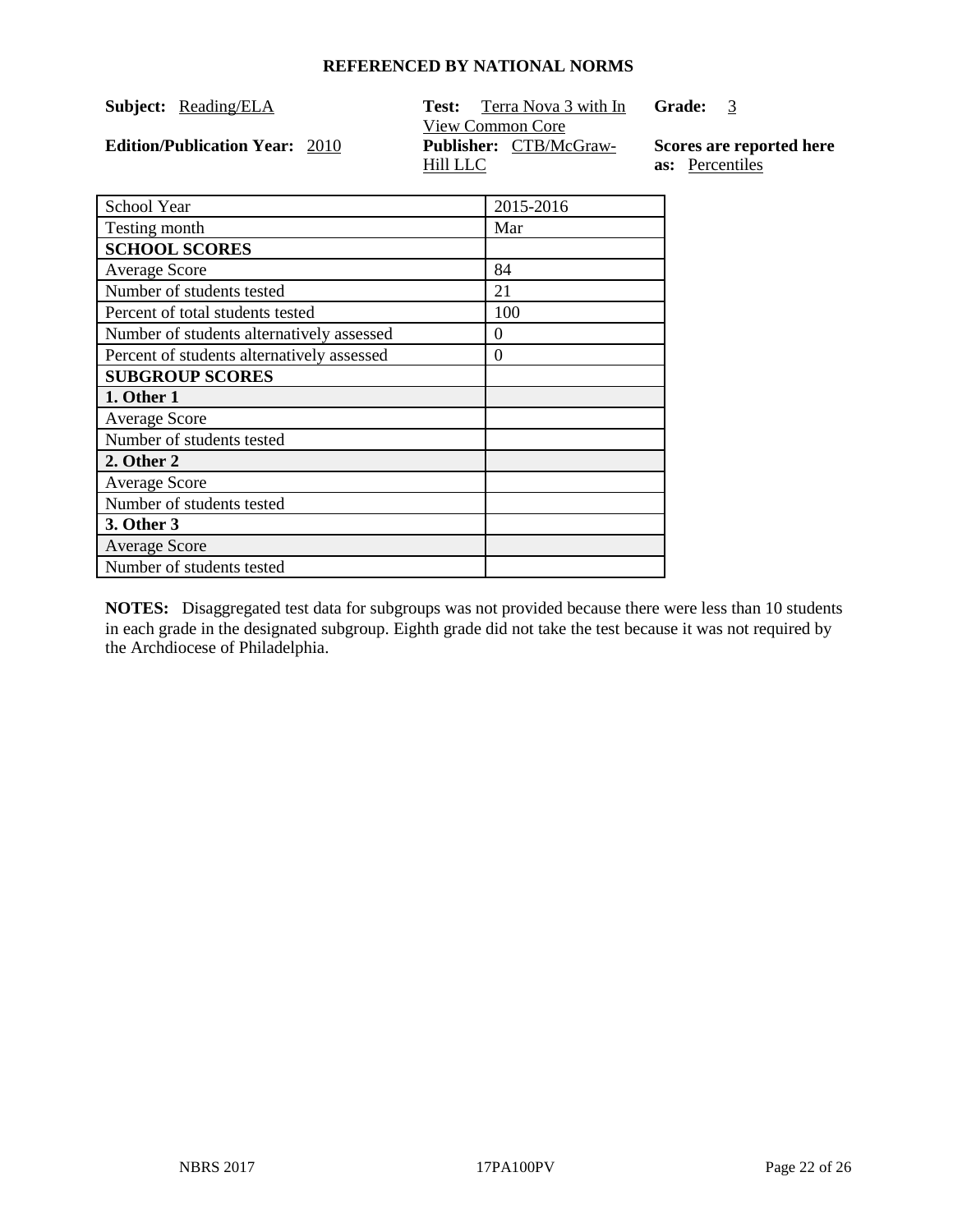| Subject: | Reading/ELA |
|----------|-------------|
|          |             |

**Edition/Publication Year: 2010** 

**Test:** Terra Nova 3 with InView Common Core<br>Publisher: CTB/McGraw-Hill, LLC

Grade: 4

**Scores are reported here as:** Percentiles

| School Year                                | 2015-2016 |
|--------------------------------------------|-----------|
| Testing month                              | Mar       |
| <b>SCHOOL SCORES</b>                       |           |
| <b>Average Score</b>                       | 85        |
| Number of students tested                  | 22        |
| Percent of total students tested           | 100       |
| Number of students alternatively assessed  | $\theta$  |
| Percent of students alternatively assessed | $\Omega$  |
| <b>SUBGROUP SCORES</b>                     |           |
| 1. Other 1                                 |           |
| <b>Average Score</b>                       |           |
| Number of students tested                  |           |
| 2. Other 2                                 |           |
| <b>Average Score</b>                       |           |
| Number of students tested                  |           |
| 3. Other 3                                 |           |
| <b>Average Score</b>                       |           |
| Number of students tested                  |           |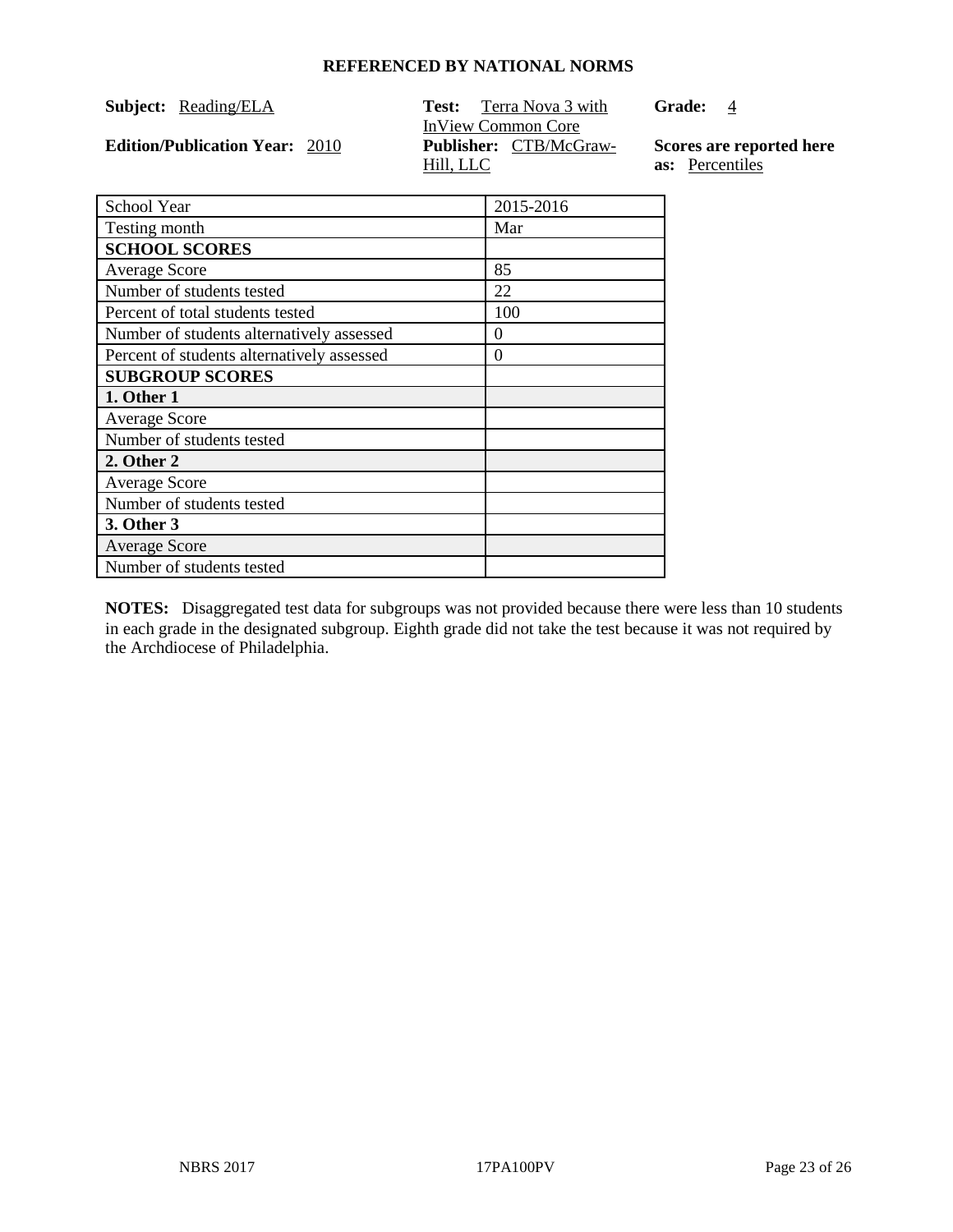| Subject: | Reading/ELA |
|----------|-------------|
|          |             |

**Edition/Publication Year: 2010** 

**Test:** Terra Nova 3 with InView Common Core<br>Publisher: CTB/McGraw-Hill, LLC

**Grade:** 5

**Scores are reported here as:** Percentiles

| School Year                                | 2015-2016 |
|--------------------------------------------|-----------|
| Testing month                              | Mar       |
| <b>SCHOOL SCORES</b>                       |           |
| <b>Average Score</b>                       | 81        |
| Number of students tested                  | 31        |
| Percent of total students tested           | 100       |
| Number of students alternatively assessed  | $\theta$  |
| Percent of students alternatively assessed | $\Omega$  |
| <b>SUBGROUP SCORES</b>                     |           |
| 1. Other 1                                 |           |
| <b>Average Score</b>                       |           |
| Number of students tested                  |           |
| 2. Other 2                                 |           |
| <b>Average Score</b>                       |           |
| Number of students tested                  |           |
| 3. Other 3                                 |           |
| <b>Average Score</b>                       |           |
| Number of students tested                  |           |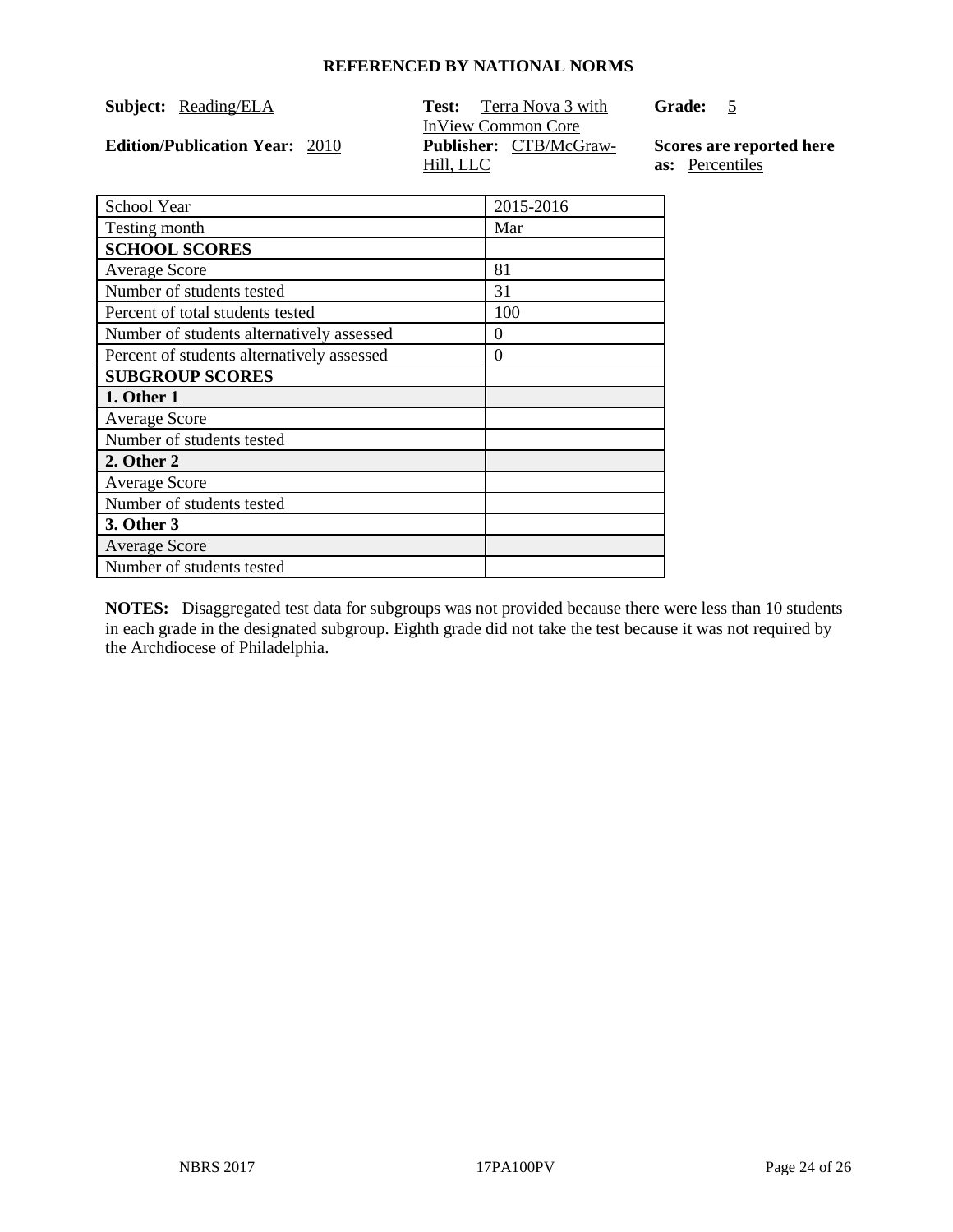| Subject: | Reading/ELA |
|----------|-------------|
|          |             |

**Edition/Publication Year: 2010** 

**Test:** Terra Nova 3 with InView Common Core<br>Publisher: CTB/McGraw-Hill, LLC

**Grade:** 6

**Scores are reported here as:** Percentiles

| School Year                                | 2015-2016 |
|--------------------------------------------|-----------|
| Testing month                              | Mar       |
| <b>SCHOOL SCORES</b>                       |           |
| <b>Average Score</b>                       | 88        |
| Number of students tested                  | 30        |
| Percent of total students tested           | 100       |
| Number of students alternatively assessed  | $\theta$  |
| Percent of students alternatively assessed | $\theta$  |
| <b>SUBGROUP SCORES</b>                     |           |
| 1. Other 1                                 |           |
| <b>Average Score</b>                       |           |
| Number of students tested                  |           |
| 2. Other 2                                 |           |
| <b>Average Score</b>                       |           |
| Number of students tested                  |           |
| 3. Other 3                                 |           |
| <b>Average Score</b>                       |           |
| Number of students tested                  |           |